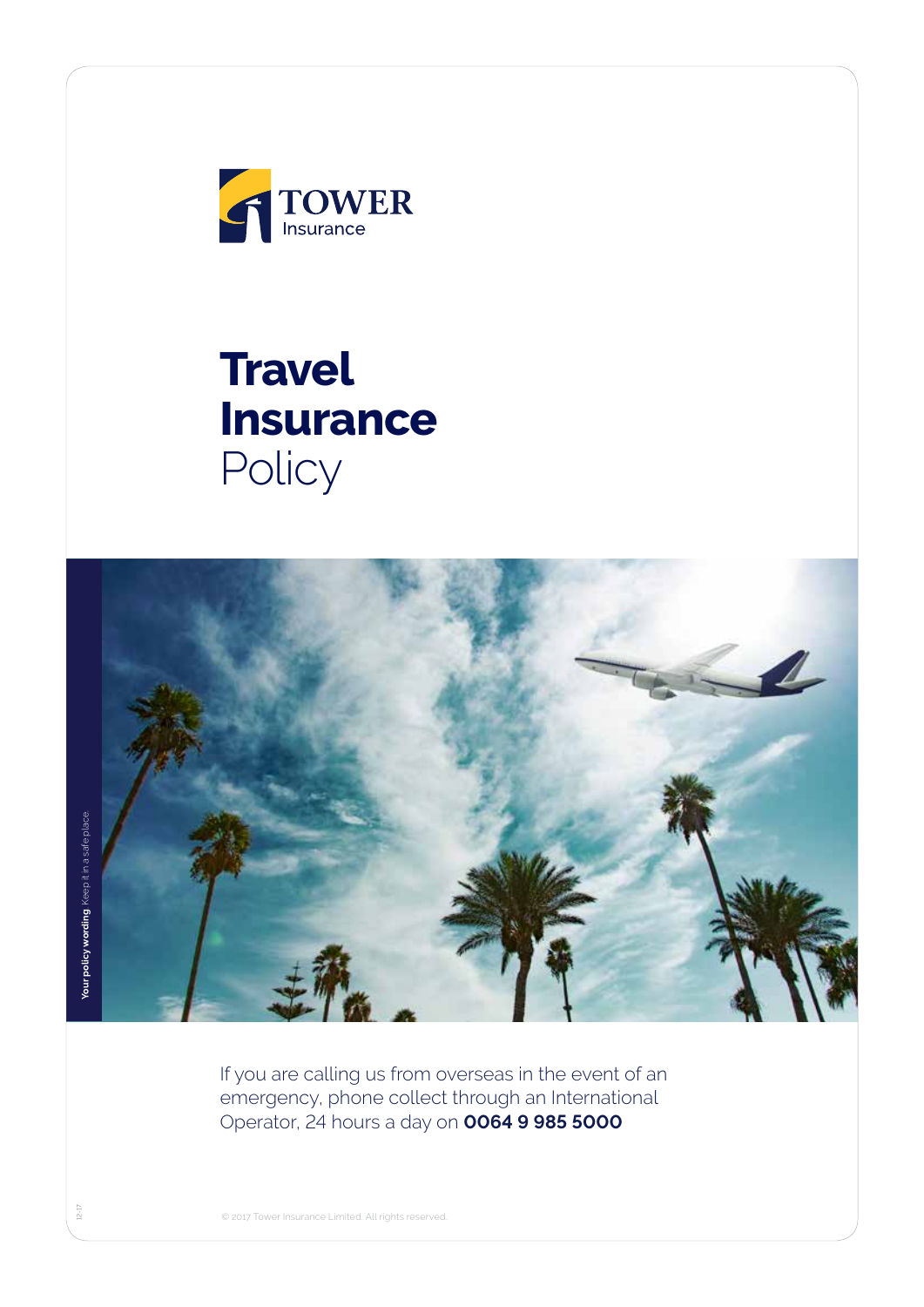# **Welcome to Tower Insurance.**

Thanks for choosing Tower Insurance to look after you while you travel.

# **We want to make insurance simple and easy.**

That's why we have removed all the confusing language and made it easier to see what is (and isn't) covered under each section.

It's just one thing we do to give you confidence in your insurance cover.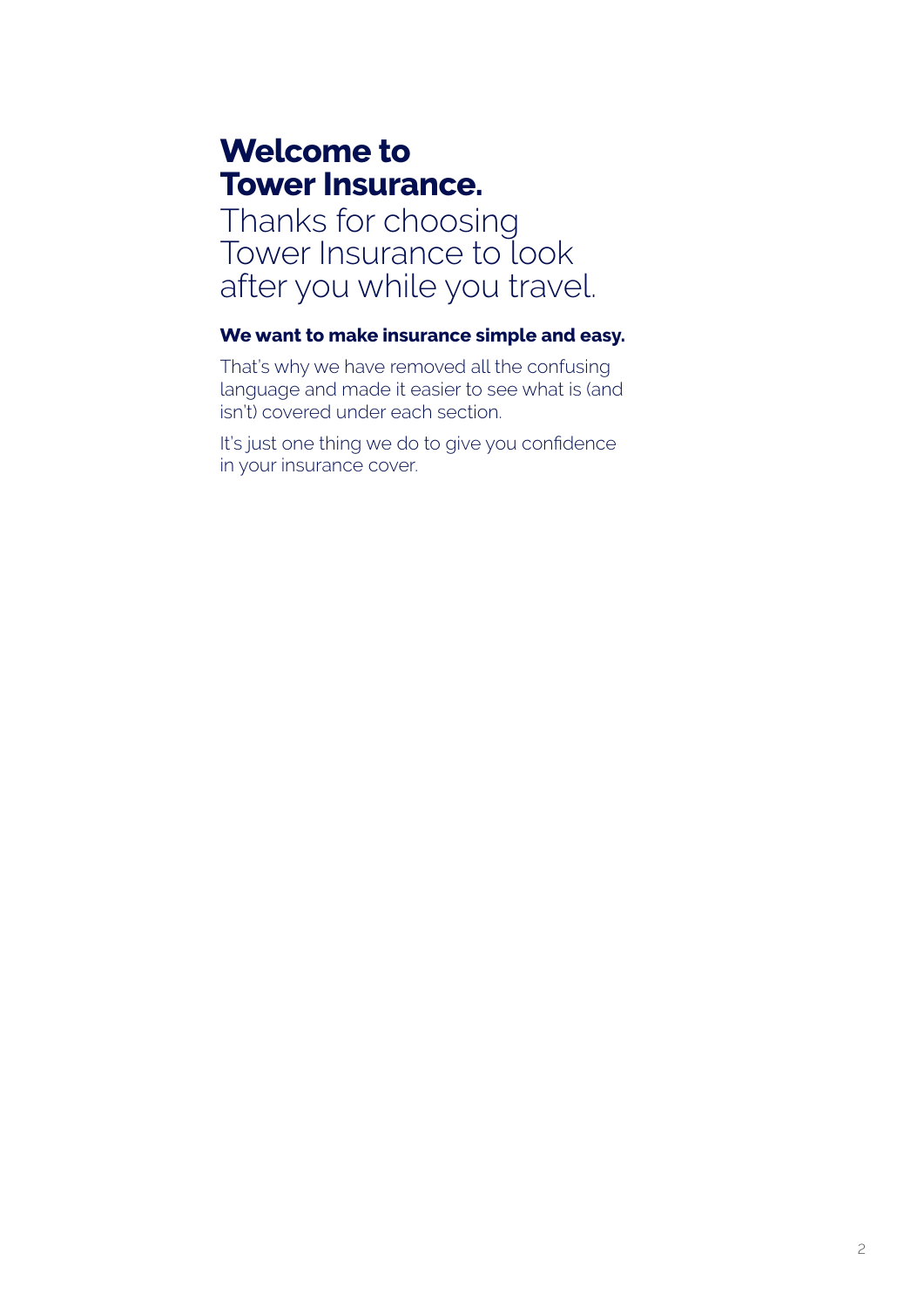# **How your policy works**

Your *Travel Insurance* consists of four documents: this policy wording, a schedule of benefits, the certificate of insurance and the proposal and declaration form.

Make sure you read your policy wording, the schedule of benefits and the certificate of insurance so that you understand the cover we are providing and what your obligations are.

This policy wording describes the benefits, exclusions and limits of your cover and your obligations.

The schedule of benefits sets out the limits of your cover based on the cover plan you have selected.

Your certificate of insurance tells you who will be covered by this policy, what dates and destinations the cover is for and whether any special terms and conditions apply.

We agree to cover you according to the terms outlined in the documents, as long as you have paid the premium.

Please check we have got things correct. If there is an error of any sort, if your needs are not met or if you are in doubt then please contact us.

### **Words with special meaning**

In this policy some words have a special meaning. You can find out what those words are and what they mean *on page 26*.



In the policy wording are the benefits, exclusions, responsibilities and limits of your cover.



The schedule of benefits shows you the limits of cover in each benefit.

| . .<br>-<br>ī<br>.<br>died of present.<br><br>All Calvas P. III<br>Market & production<br><b>CALL CO. CO. TO THE R. P. LEWIS.</b><br>a ma<br>--<br><br>×<br>÷<br>٠<br>. .<br>÷<br>τ<br>$-11$<br>T.<br>W<br>w<br>--<br>$\sim$<br>--<br>and the first party of<br>----<br>. .<br>--<br>The Seattle Council<br><br>---<br>×<br>×<br><br>111-110 JPD<br>division in the C | ----                        |  |
|-----------------------------------------------------------------------------------------------------------------------------------------------------------------------------------------------------------------------------------------------------------------------------------------------------------------------------------------------------------------------|-----------------------------|--|
|                                                                                                                                                                                                                                                                                                                                                                       |                             |  |
|                                                                                                                                                                                                                                                                                                                                                                       |                             |  |
|                                                                                                                                                                                                                                                                                                                                                                       |                             |  |
|                                                                                                                                                                                                                                                                                                                                                                       |                             |  |
|                                                                                                                                                                                                                                                                                                                                                                       |                             |  |
|                                                                                                                                                                                                                                                                                                                                                                       |                             |  |
|                                                                                                                                                                                                                                                                                                                                                                       |                             |  |
|                                                                                                                                                                                                                                                                                                                                                                       |                             |  |
|                                                                                                                                                                                                                                                                                                                                                                       |                             |  |
|                                                                                                                                                                                                                                                                                                                                                                       |                             |  |
|                                                                                                                                                                                                                                                                                                                                                                       | ally There is advantage and |  |

The certificate of insurance tells you what assets are covered, what level of cover applies and whether any special terms and conditions apply.

|                                                                                                                                                                                                                                                                                                                   | TOWER                                                                                         | Dentandan                                                                                                                                                        |           |
|-------------------------------------------------------------------------------------------------------------------------------------------------------------------------------------------------------------------------------------------------------------------------------------------------------------------|-----------------------------------------------------------------------------------------------|------------------------------------------------------------------------------------------------------------------------------------------------------------------|-----------|
| Travel<br><b>Business of</b>                                                                                                                                                                                                                                                                                      |                                                                                               | Engineering contribution rating Managements in<br><b>Senior Terrorism Indian America</b>                                                                         |           |
| <b>Important retim</b>                                                                                                                                                                                                                                                                                            | <b>VINNINGER</b>                                                                              | providence/continued in Qu.Qu.<br>The distance extent help of                                                                                                    |           |
| Two and American States                                                                                                                                                                                                                                                                                           | Chicago and had below the adult of functioners                                                | Send by the policy and program by at all finances.                                                                                                               | $0 - 0 -$ |
| be leave a teacher to the hold or any structure but you what the asset provides                                                                                                                                                                                                                                   | The parties were to accept them about your information of the con-                            | <b>Modernet</b>                                                                                                                                                  | $0 - 0 -$ |
| <b>STATISTICS</b><br>because of an all properties                                                                                                                                                                                                                                                                 | Chromosomers Christmas country from shear-                                                    | <b>Northern Printer and Sea Park?</b>                                                                                                                            | Out On    |
| be described to your additional and all persons in the first state of the complete property<br>The property and a set of the contribution of the contribution of the contract of<br>with all considers strategies in additional design to the con-<br>adaptation the dealer of a lower dealer business and a con- | C Twen retail a best and our for provide nature to be<br><b>CONTRACTOR</b>                    | but administration of the A<br><b>Secure</b>                                                                                                                     | $0 - 0 -$ |
| The constitution of the particle to process and in the first process<br>distance in the senior                                                                                                                                                                                                                    | Period of imagement                                                                           | beatterwardsvinger<br>protecting part was of bank for paint and the first                                                                                        | $P_{111}$ |
| to management to an any three controls to                                                                                                                                                                                                                                                                         |                                                                                               | Summitted and product started as a property<br>should a hybrid question and a har-                                                                               | $0 - 0 -$ |
| Pelinshalders' details<br><b>TART MILLERS</b>                                                                                                                                                                                                                                                                     |                                                                                               | by an extendion from the class for the parties of<br><b>MASSAGE AN AARLINGLY PART</b><br>mit al behörenhete befast sondate<br><b>CARDINAL AND IN THE COMPANY</b> | Out On    |
|                                                                                                                                                                                                                                                                                                                   | <b>Plannelinn</b>                                                                             | competition permission and case. The Pla-                                                                                                                        |           |
| m                                                                                                                                                                                                                                                                                                                 | <b>Turns or that's To collect about the to</b><br><b>Process President Processing tension</b> | <b>COMPANY</b><br><b>Management Street, On On</b>                                                                                                                |           |
| <b>THEFT IS</b><br>÷                                                                                                                                                                                                                                                                                              |                                                                                               | and me had been."<br>business of the control of the control of<br>contact the factory and                                                                        | Out On    |
|                                                                                                                                                                                                                                                                                                                   | Count hour                                                                                    | <b><i>DESIGNATION COMPANY</i></b>                                                                                                                                |           |
| ×<br>Ξ.                                                                                                                                                                                                                                                                                                           | beautiful to attractions                                                                      | For infected any designation. Townshell by individual teller.<br>amount of below.                                                                                |           |
|                                                                                                                                                                                                                                                                                                                   | Personal Prints                                                                               |                                                                                                                                                                  |           |
|                                                                                                                                                                                                                                                                                                                   |                                                                                               |                                                                                                                                                                  |           |
| ---                                                                                                                                                                                                                                                                                                               | <b>Lamps andernood</b> effects.                                                               |                                                                                                                                                                  |           |
|                                                                                                                                                                                                                                                                                                                   | To an interest and a schedule and allowable                                                   |                                                                                                                                                                  |           |
|                                                                                                                                                                                                                                                                                                                   | Alt realizate engine here 2 0-0-                                                              | Q climate his carrier and of adults of the policy of<br><b>PRESCRIPTION OF REPORT AND RESIDENT</b>                                                               |           |
| .                                                                                                                                                                                                                                                                                                                 | They are all program to the first fact to the month color manual of                           | The Towns and will surface at The African are a market or movel                                                                                                  |           |
|                                                                                                                                                                                                                                                                                                                   |                                                                                               | <b>ALCOHOL: UNK</b>                                                                                                                                              |           |
| <b>Scholarsh</b>                                                                                                                                                                                                                                                                                                  |                                                                                               | -                                                                                                                                                                |           |
|                                                                                                                                                                                                                                                                                                                   |                                                                                               |                                                                                                                                                                  |           |
| ۰                                                                                                                                                                                                                                                                                                                 |                                                                                               | .                                                                                                                                                                |           |
| <b>BURNIER</b>                                                                                                                                                                                                                                                                                                    |                                                                                               |                                                                                                                                                                  |           |
| ==<br>_                                                                                                                                                                                                                                                                                                           |                                                                                               |                                                                                                                                                                  |           |
| <b>Administration</b><br>                                                                                                                                                                                                                                                                                         |                                                                                               |                                                                                                                                                                  |           |
| ≂                                                                                                                                                                                                                                                                                                                 |                                                                                               | <b>STORY ON THE</b>                                                                                                                                              |           |
| <b>BUILDING</b>                                                                                                                                                                                                                                                                                                   | Cadanal benefit business travel.                                                              |                                                                                                                                                                  |           |
|                                                                                                                                                                                                                                                                                                                   | <b>The products of the street front class to return!</b><br>$P_{111}$ $P_{122}$               |                                                                                                                                                                  |           |
|                                                                                                                                                                                                                                                                                                                   |                                                                                               | _<br>$\sim$                                                                                                                                                      |           |
|                                                                                                                                                                                                                                                                                                                   |                                                                                               |                                                                                                                                                                  |           |
|                                                                                                                                                                                                                                                                                                                   |                                                                                               |                                                                                                                                                                  |           |
|                                                                                                                                                                                                                                                                                                                   |                                                                                               |                                                                                                                                                                  |           |

The proposal is the form the customer completes when applying for the insurance cover.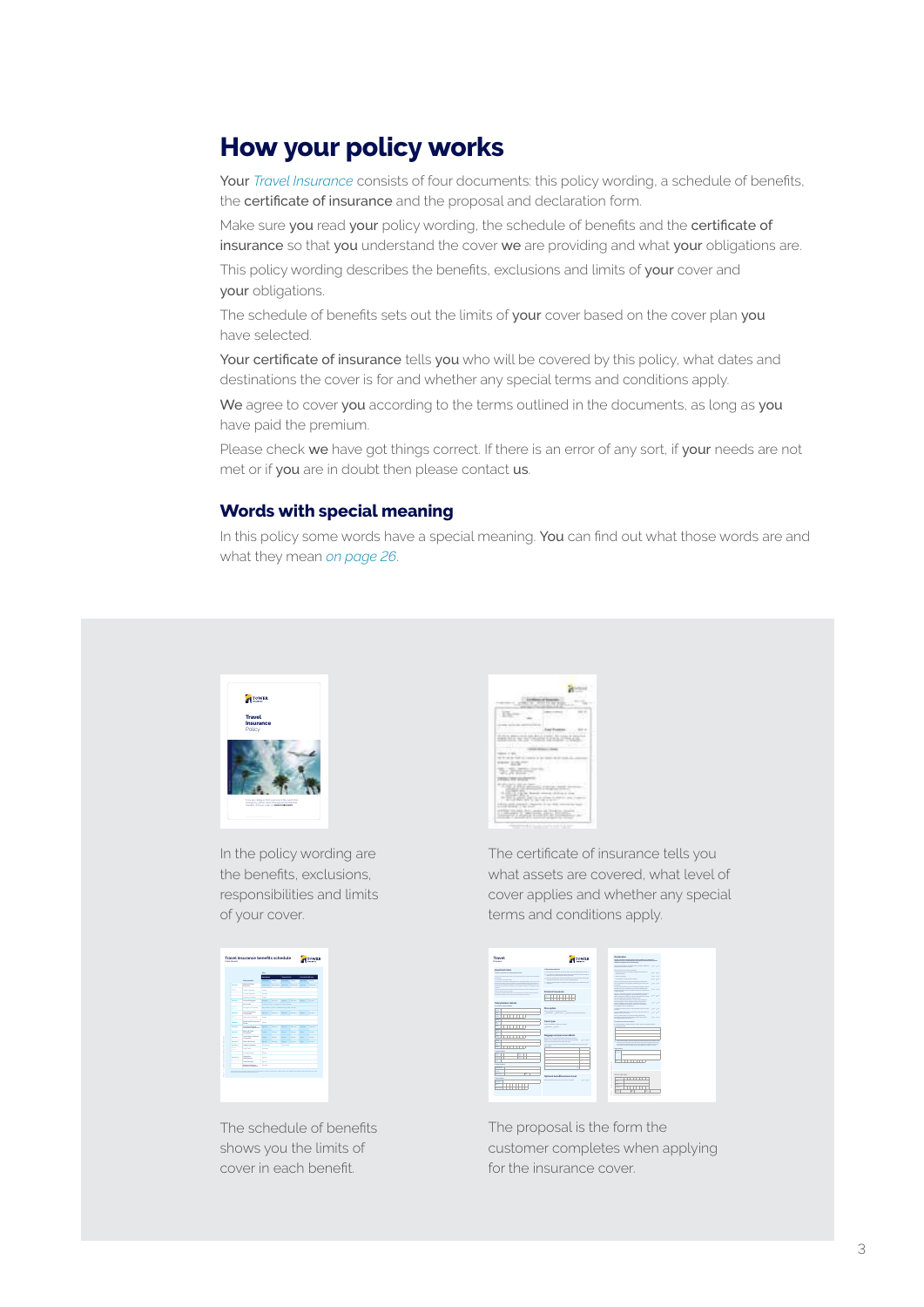### **Important notes**



# **What you are insured for**

You are covered for loss or expenses caused by unexpected events during the period of insurance that:

- 1. prevent you from commencing your overseas trip; or
- 2. occur while you are travelling overseas.

This is an important part of your policy wording. Please read and understand it. If any of this document doesn't make sense, please contact us and we will explain it to you.

There are limits and exclusions to your cover that are detailed throughout this policy wording, the schedule of benefits and the certificate of insurance.

It is important that you read and understand this policy wording. If any part of this document does not make sense, please call us and we will explain it to you.

# **We cover your entire overseas trip beginning and ending in the country**

You need to purchase this policy before you leave the country and you must intend to return to the country at the end of your trip.

We do not provide cover for a part or portion of any trip. You must purchase this policy for the full duration of your trip unless otherwise agreed by us.

This policy does not cover any domestic travel.

# **You must have an eligible residency status to use this policy**

To be covered by this policy, you need to be:

- 1. a citizen or permanent resident of the country; or
- 2. hold a visa allowing you to reside in the country.



# **We provide single trip policies**

A single trip policy covers you for one single trip overseas with a maximum duration of 365 days.

Your certificate of insurance will show who is covered by this policy, the dates and destinations the cover is for and whether any special terms and conditions apply. When you purchase this policy, you must make sure it covers all the destinations you are travelling to.

# **Travelling to extreme or high risk countries or regions**

We do not provide cover for travel to countries or regions that are deemed to be extreme or high risk destinations. Countries or regions classified as extreme or high risk are published on the following website www.safetravel.govt.nz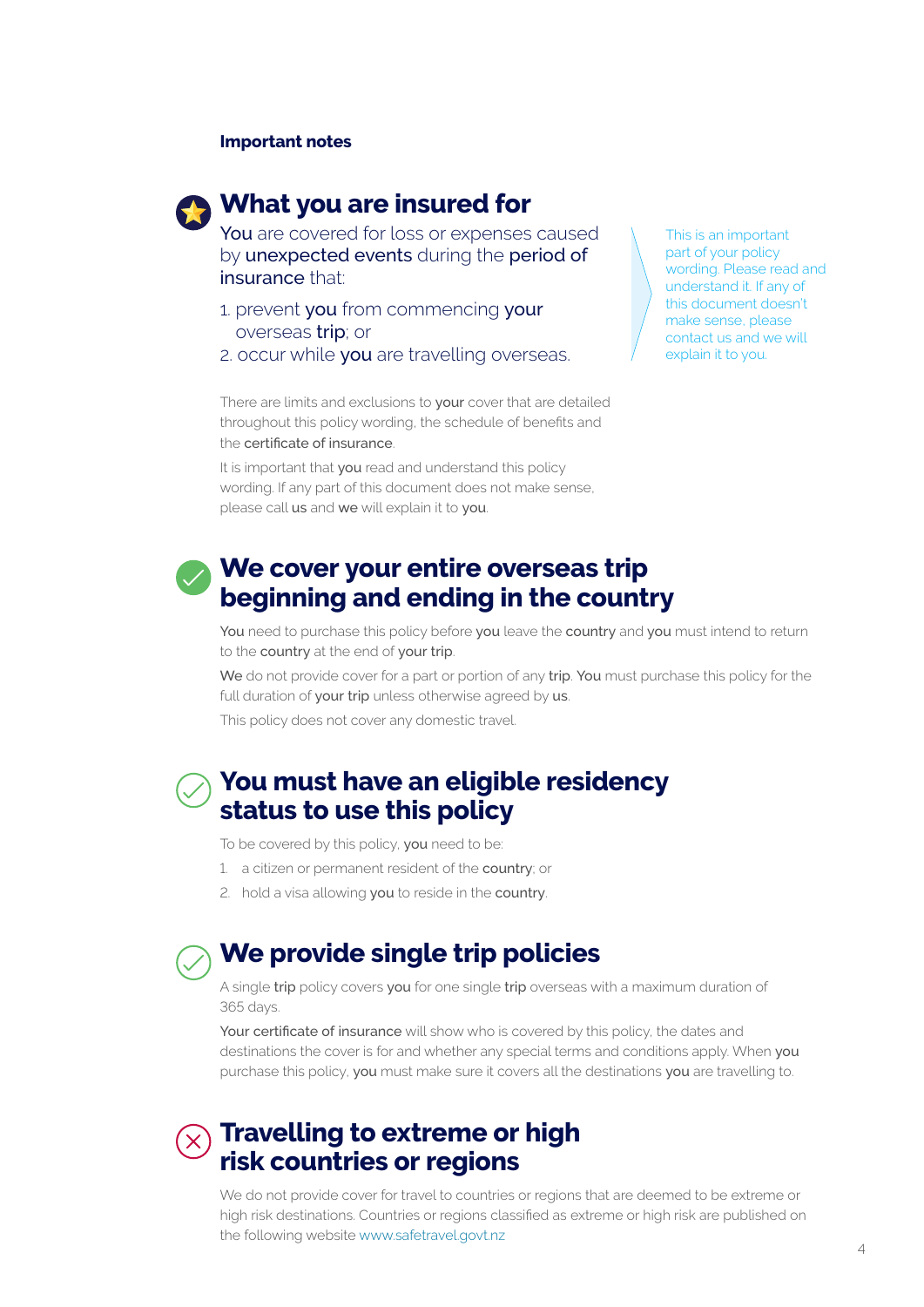# **We do not cover pre-existing medical conditions**

This policy automatically excludes claims for, arising from or relating to pre-existing medical conditions.

A pre-existing medical condition is any medical condition, illness, sickness, disease, physical defect, infirmity, disability or symptom which you or any insured person was, or should have been, aware of:

- 1. is taking or has taken, medication for;
- 2. is waiting treatment for;
- 3. has received or has sought, medical advice, consultation, referral, treatment, tests or examinations for;
- 4. had signs of any medical condition, illness, sickness, disease, physical defect, infirmity, disability or symptom,

in the ten years prior to the commencement date of this policy and up until the date you leave the country.

### We also do not cover you if you are:

- 1. travelling for medical reasons;
- 2. on a wait list for medical treatment.

Please see *What you are not covered for on page 17* for more information.

### Changes to your health after your policy is purchased, before your trip starts

Any new condition (diagnosed or not) that develops before your trip starts will be a preexisting medical condition under this policy.

If you are unable to travel because of this new condition, you may be eligible to submit a claim for cancellation of your trip. You can contact us to discuss your options.

### Pregnancy

We cover reasonable emergency treatment for medical complications relating to pregnancy up to and including the 20th week of pregnancy. This is provided you have not had any complications with your pregnancy before you purchased this policy.

We do not provide any cover beyond the 20th week of pregnancy and we do not cover the costs of routine medical treatment or examinations at any stage of pregnancy.

# **If you want to extend your policy duration**

### Before you leave the country

You can extend your period of insurance prior to departure so long as the total duration of your trip does not exceed 365 days. You will need to pay additional premium for any extension.

### After you leave the country – because of a claimable event

If you have a valid claim under this policy and you are not able to return to the country as planned we will extend your cover at no charge until you are reasonably able to return. This is subject to all other terms, conditions, obligations, exclusions and limits that are set out in this policy wording and the schedule of benefits.

### After you leave the country – for other reasons

If you are extending your trip, you can contact us to request an extension of cover. If we agree to provide this extension, you will need to pay an additional premium prior to the commencement of the extension.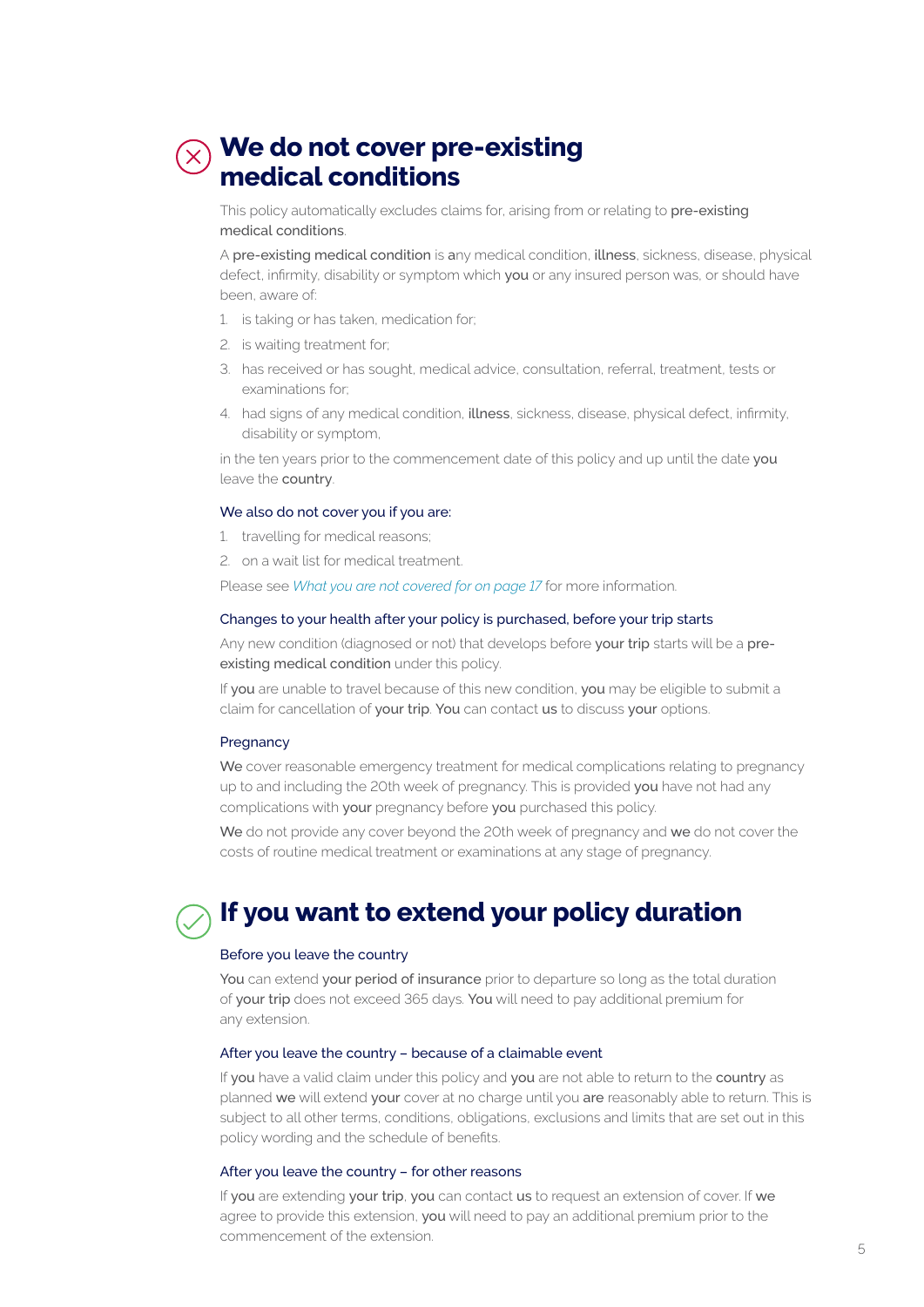# **We exclude cover for some sports and activities**

This policy excludes cover for some sports and activities. These are listed in the *General exclusions on page 17*.

# **We do not cover your trip if you have other insurance**

This policy does not cover any loss, cost, damage or liability if you are covered for that same loss, cost, damage or liability to any extent under a policy with another insurer. We will not contribute towards a claim under any other policy with another insurer.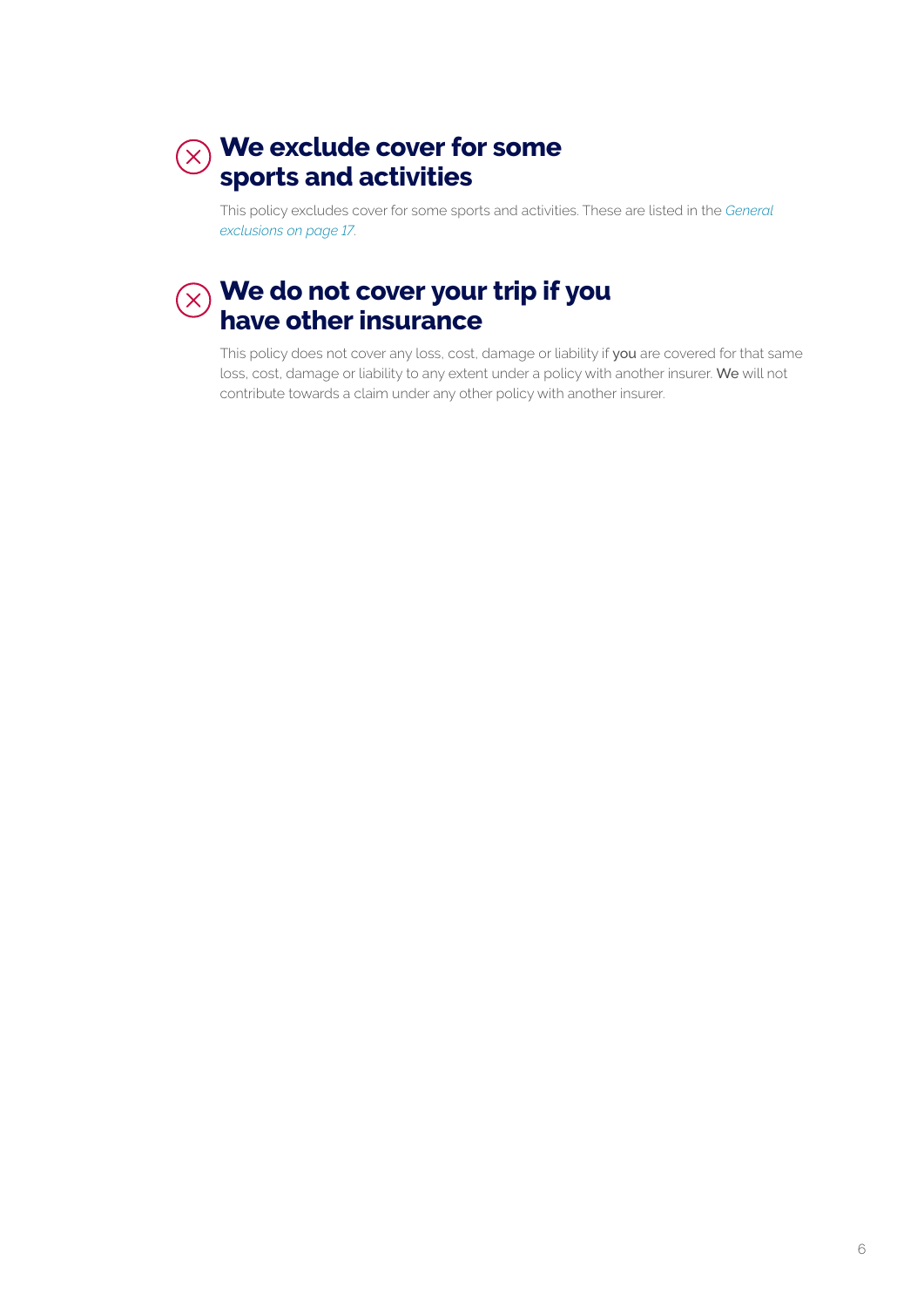

# **Your automatic benefits**

Your policy covers you for the benefits listed below.

Unless otherwise stated, the most we will pay per person is the maximum amount detailed in each benefit and shown in the schedule of benefits.

### **Section 1**

### **Medical benefits**



### **Medical treatment and evacuation**

We will pay or reimburse you for the reasonable costs of medical treatment including surgical, hospital and related medical expenses for injury or illness suffered by you while you are outside the country.

We will:

- 1. pay the actual and reasonable costs you incur; or
- 2. guarantee payment to a hospital or other medical provider.

In all cases we have the option of returning you to the country if our emergency assistance team agrees this is required. If we do so, we will pay all costs relating to your medical evacuation.

### Limits

If you are hospitalised or if you require surgical treatment you must contact our emergency assistance team as soon as reasonably possible.

You must follow the advice and directions of our emergency assistance team.

Our emergency assistance team must authorise any medical evacuation. The decision to evacuate you to any other country is theirs alone.

We do not cover any expenses incurred after the date when, in the opinion of our emergency assistance team, you can be safely repatriated to the country, or any other alternative country that we agree to.



### **Emergency dental treatment**

We will reimburse your costs for emergency dental treatment to sound natural teeth while you are overseas:

- 1. to relieve sudden and acute pain; or
- 2. required directly because of an injury.

### Limit

We will pay the necessary and reasonable costs incurred up to the amount shown in the schedule of benefits for the travel plan selected.



### **Extra travel and accommodation**

We will pay your necessary and reasonable additional travel, accommodation, and communication expenses overseas if:

- 1. our emergency assistance team confirms you are unfit to travel; and
- 2. we have accepted a claim for medical expenses under the benefit *Medical treatment and evacuation on page 7*.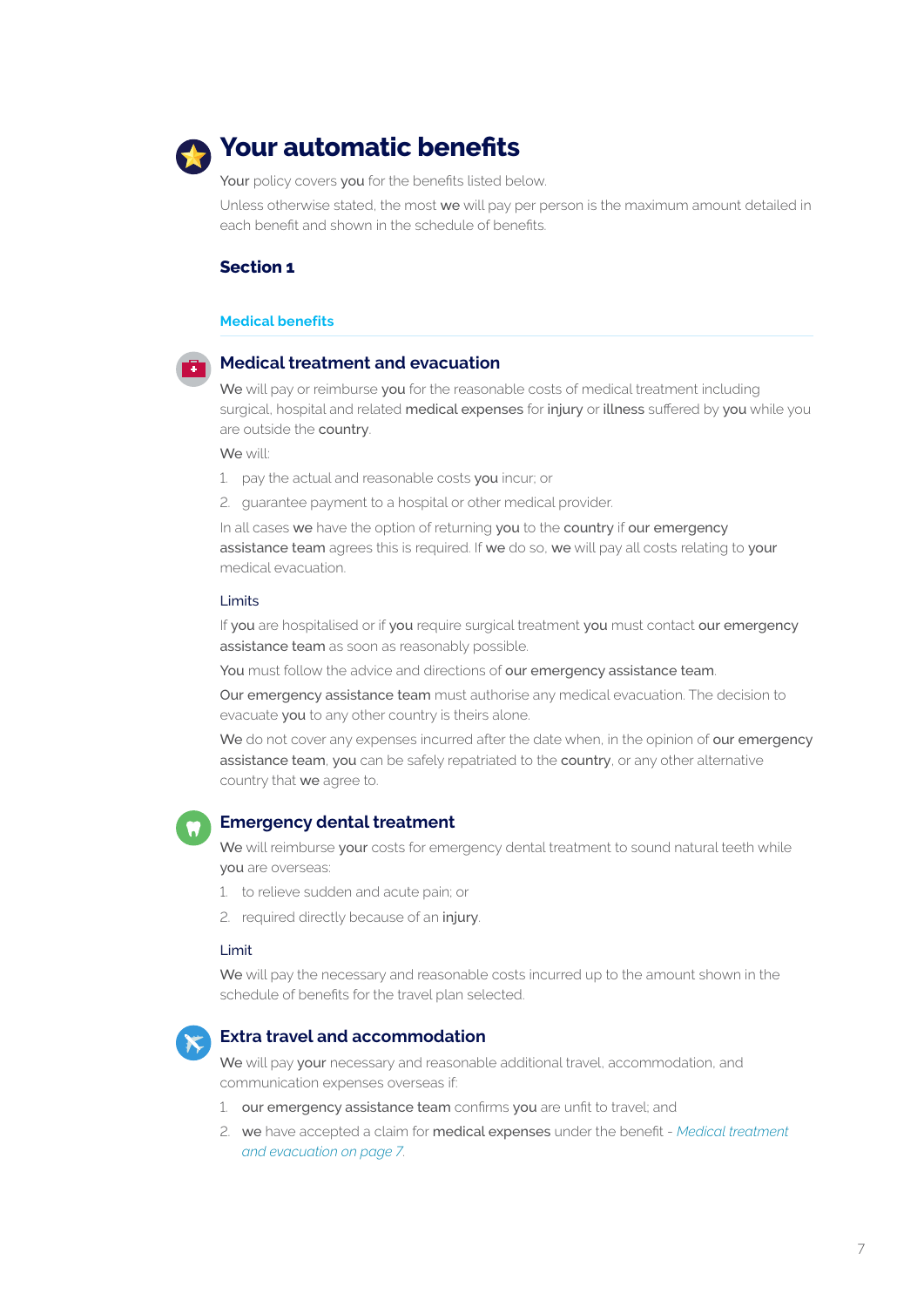

### **Accompanying person**

We will pay the reasonable and necessary travel and accommodation costs, and additional reasonable meal expenses for one person to travel to, or remain with you, and travel with you back to the country provided:

- 1. we have accepted a claim under the benefit *Medical treatment and evacuation on page 7*; and
- 2. our emergency assistance team decides an accompanying person is required.

### Limits

You must contact our emergency assistance team before any expenses are incurred.

Your injury or illness must be of a severe nature.

We will only pay for scheduled economy flights.



### **Ongoing medical costs in the country**

We will reimburse your necessary and reasonable costs for medical treatment in the country if:

- 1. we have accepted a claim under the benefit *Medical treatment and evacuation on page 7*; and
- 2. our emergency assistance team confirms you require ongoing treatment for the injury or illness suffered overseas.

### Limits

We will pay the necessary and reasonable costs incurred up to the amount shown in the schedule of benefits for the travel plan selected.

We will only pay costs incurred within 90 days of your return to the country.



# **Funeral expenses**

In the event of your death during your trip, we will pay up to the amount shown in the schedule of benefits for the travel plan selected:

- 1. for your cremation or burial (including embalming costs) and funeral expenses in the area where death occurred; or
- 2. the costs to return your remains to the country (but not including any subsequent funeral or internment costs in the country).



### **What you are not covered for under Medical benefits**

We will not cover any claims or expenses arising directly or indirectly from, related to or associated with:

### Continued treatment

Continued treatment or medication, check-ups, maintenance, examinations, preventative treatment (including immunisations) or self-prescribed medicine, other than the cover provided under *Ongoing medical costs in the country on page 8*.

### Dental treatment

Routine dental treatment, normal dental wear and tear, dental health maintenance (or lack of), cosmetic dentistry or any other costs relating to dental treatment other than cover under the benefit - *Emergency dental treatment on page 7*.

### Expenses incurred after 12 months

Any expenses you incur more than 12 calendar months from the date of injury or in the case of an illness, more than 12 calendar months after the date medical expenses were first incurred.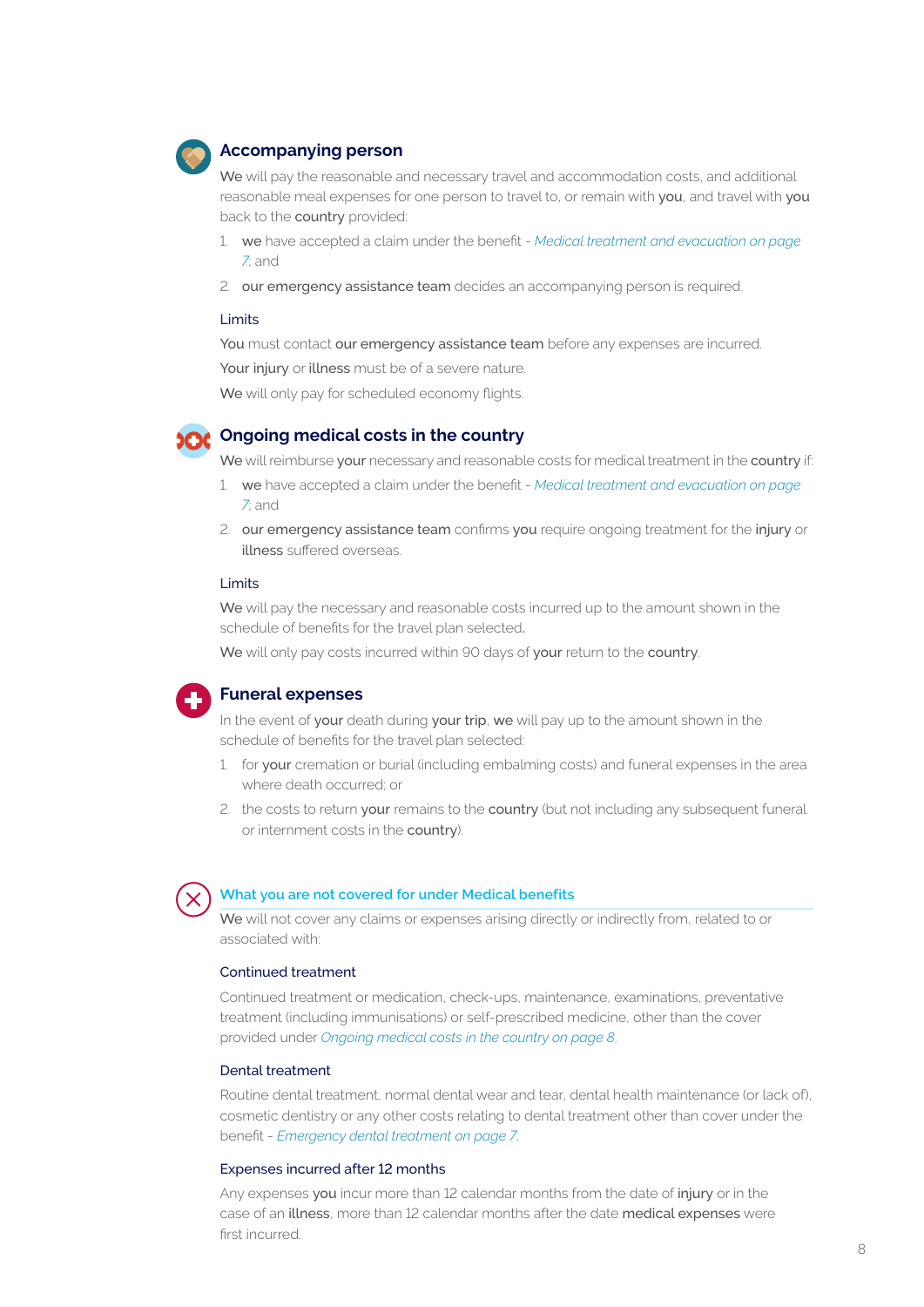### Private hospital treatment

Private hospital or medical treatment where publicly funded treatment is available (including treatment available under any reciprocal health agreements that you may be eligible to receive).

### Non-referred treatment

Physiotherapy, chiropractic treatment or any other treatment where a registered medical practitioner has not referred you.

### Treatment in the country

Any treatment in the country other than cover under the benefit – *Ongoing medical costs in the country on page 8*.

### Treatment prior to approval

Hospital or surgical treatment received prior to approval by us or our emergency assistance team. If prior approval is not reasonably possible, you or someone on your behalf must contact us or our emergency assistance team within 48 hours of hospitalisation.

### **Section 2**

### **Cancellation and interruption benefits**



### **Cancellation or alteration**

If you have to cancel or alter your trip before you leave the country because of an unexpected event, we will reimburse your costs:

- 1. If you have used frequent flyer points to book your travel and you have to cancel or alter your trip we will reimburse the lesser of the:
	- a. reasonable cash equivalent of the frequent flyer points; or
	- b. the fee that the frequent flyer points company charges to reinstate your points.

For other costs we will reimburse the lesser of:

- 1. your actual travel and accommodation deposits or expenses paid in advance; or
- 2. the actual and reasonable alteration costs to rearrange your trip

### Limits

We will either reimburse your lost deposits and expenses or reimburse the costs to rearrange your trip, we will not reimburse both.

We will only pay costs that cannot be otherwise recovered as refunds or contributions from travel, tour operators and accommodation providers.

The maximum amount we will pay for this benefit is the amount shown in the schedule of benefits for the travel plan selected.



### **Travel interruption**

If your trip is interrupted for more than 36 hours because of an unexpected event, we will reimburse your costs to enable you to catch up on your original planned trip.

We will reimburse either your:

- 1. actual and reasonable additional costs for **scheduled transport**, accommodation, communication and meals; or
- 2. unused travel and accommodation deposits paid in advance.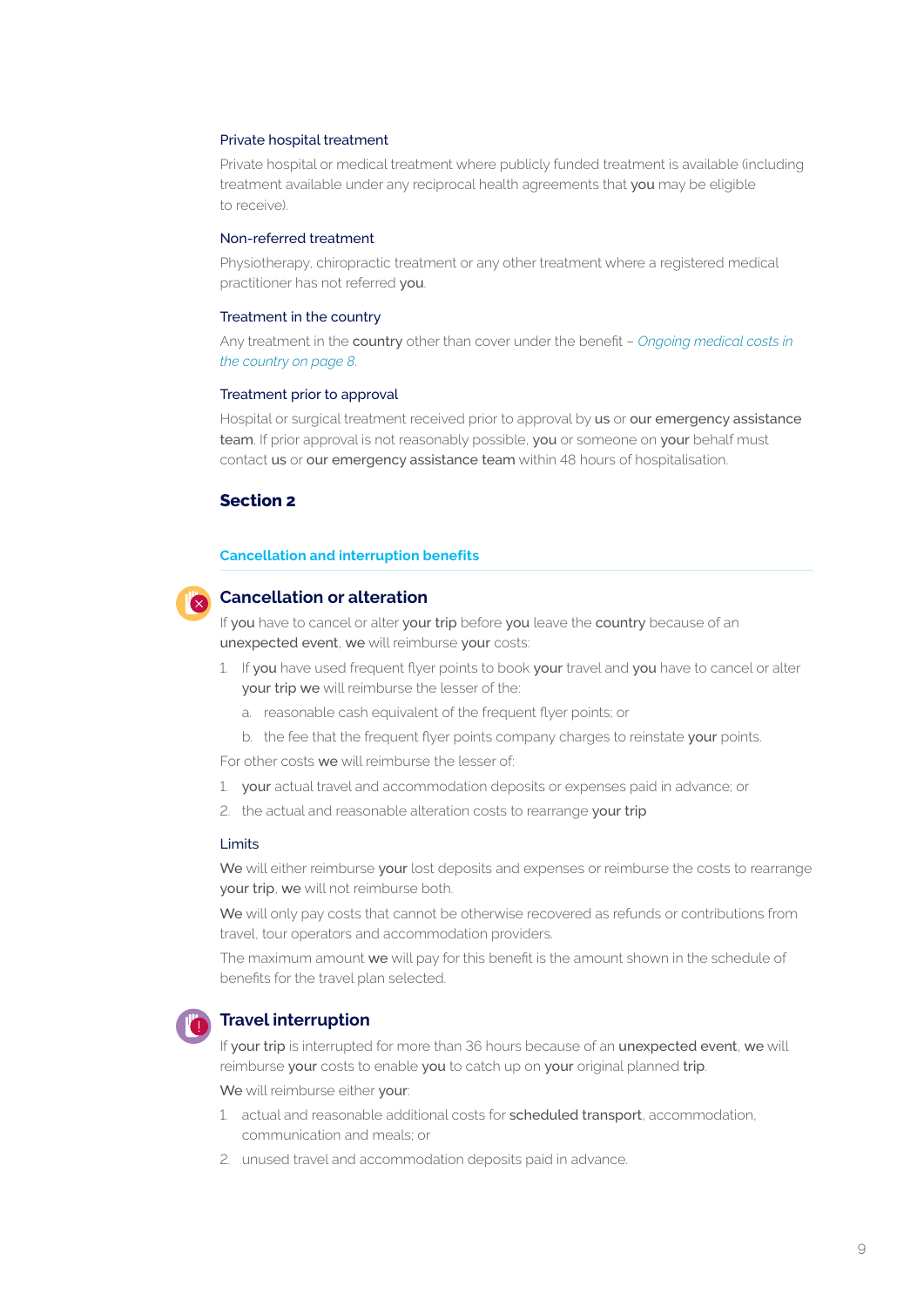### Limits

We will either reimburse your lost deposits or reimburse the costs to rearrange your trip, we will not reimburse both.

We will only reimburse expenses incurred within 30 days of the original delay.

The maximum amount we will pay for this benefit is the amount shown in the schedule of benefits for the travel plan selected.



### **Curtailment of travel**

If you have to cut your trip short because of an unexpected event we will reimburse your costs to return to the country.

We will reimburse either your:

- 1. actual and reasonable additional costs for scheduled transport, accommodation, communication; or
- 2. unused travel and accommodation deposits paid in advance.

### Limits

We will either reimburse your lost deposits or your additional costs to curtail your trip, we will not reimburse both.

The maximum amount we will pay under this benefit is the amount shown in the schedule of benefits for the travel plan selected.



### **Resumption of travel**

If you have had to cut your trip short and return to the country because of the unexpected life threatening illness or injury, or death of a relative in the country, we will pay your costs to resume your original trip.

### Limits

You are only able to claim this benefit if all of the following apply:

- 1. your original trip was longer than 14 days
- 2. less than 50% of your policy duration has been used
- 3. you had purchased a return ticket prior to your original departure from the country
- 4. you have not claimed under the benefit *Curtailment of travel on page 10*.

The maximum amount we will pay under this benefit is the amount shown in the schedule of benefits for the travel plan selected.

We will only reimburse the costs of the same travel class as you had originally booked. For example if you originally travelled on an economy airfare we will only reimburse a new economy airfare.

You must resume your trip within 12 months from the date you returned to the country.

If you resume your overseas trip after you have returned to the country you will need to purchase a new travel insurance policy for the resumed trip.



### **Scheduled transport delay**

If the scheduled transport you have arranged to travel on is delayed for more than 12 hours, we will reimburse your actual and reasonable additional costs for alternative scheduled transport, accommodation and communication.

### Limits

We will reimburse you up to the amount shown in the schedule of benefits for the travel plan selected.

You cannot claim this benefit if you have already made a claim under the benefit – *Missed connection on page 11*.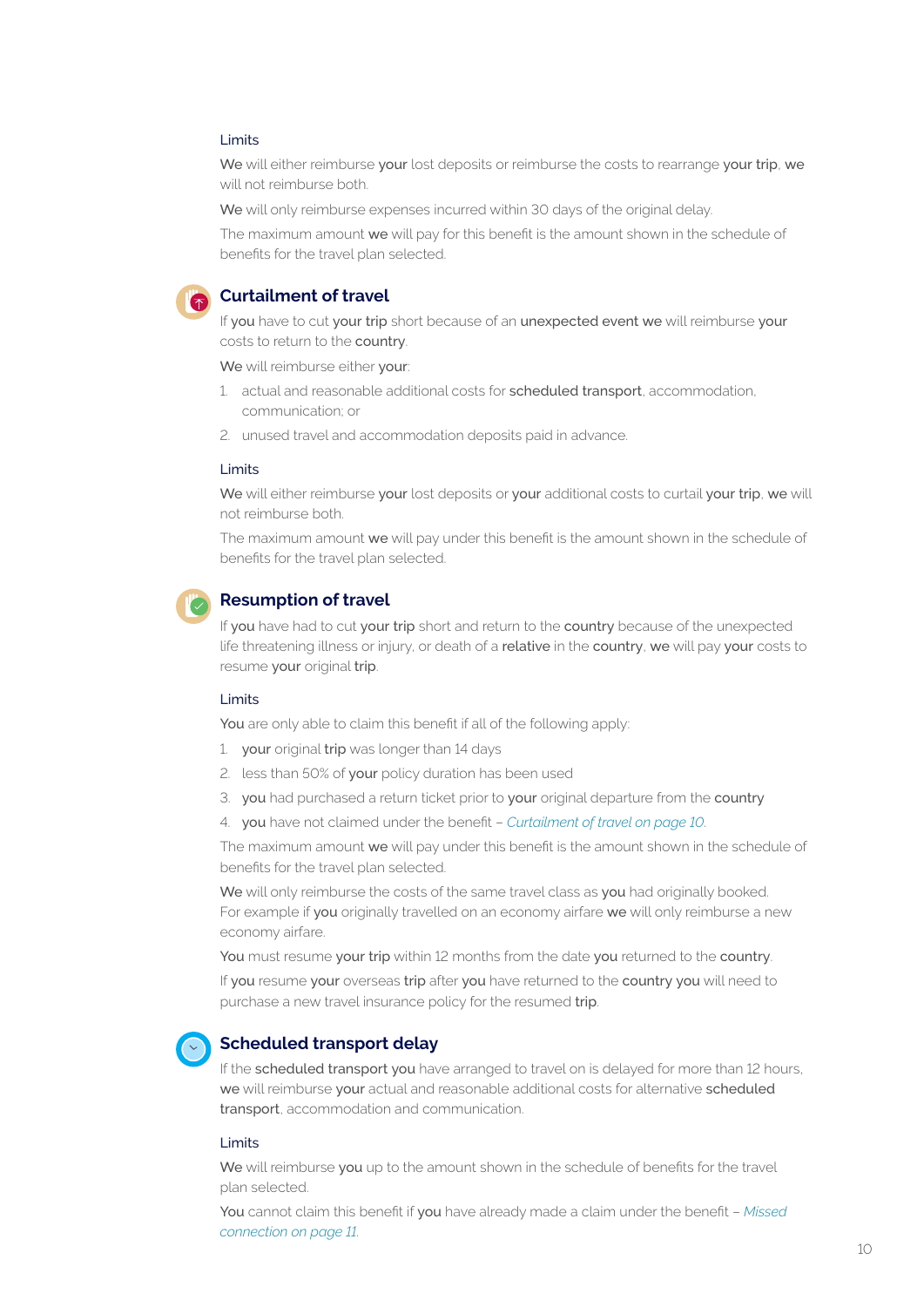

### **Missed connection**

If due to an unexpected event outside your control, you miss your scheduled transport connection we will reimburse your actual and reasonable additional costs for alternative scheduled transport, accommodation and communication to allow you to continue your planned trip.

### Limits

The maximum amount we will pay under this benefit is the amount shown in the schedule of benefits for the travel plan selected.

You cannot claim this benefit if you have already made a claim under the benefit – *Scheduled transport delay on page 10*



### **Hijacks**

If you are hijacked while travelling on public transport and as a result incur reasonable additional travel and accommodation costs.

### Limit

The maximum amount we will pay under this benefit is the amount shown in the schedule of benefits for the travel plan selected.



### **False arrest**

If you are wrongfully arrested or wrongfully detained by any legally recognised foreign government or government agency during your trip we will reimburse the reasonable and necessary legal costs that you incur.

### Limit

The maximum amount we will pay under this benefit is the amount shown in the schedule of benefits for the travel plan selected.



### What you are not covered for under Cancellation and interruption benefits

We will not cover any claims or expenses arising directly or indirectly from, related to or associated with:

1. Contractual, work or study commitments

contractual, business, work or study obligations or commitments including changes at the request of an employer, other than the cover provided, if selected, under the optional benefit – *Business Travel – Optional Cover on page 16*.

- 2. Disinclination to travel
	- a. you no longer wish to travel; or
	- b. someone else who your trip depends on, deciding they no longer want to travel; or
	- c. your personal wishes.
- 3. Failure to check in on time

you or anyone else who your travel depends on, failing to check in or arrive at the correct departure time.

4. Financial circumstances

currency fluctuations or the financial circumstances of you or anyone else who your travel depends on

- 5. Financial collapse and default
	- a. the financial collapse, default or insolvency of any carrier, travel agent or other service provider.
	- b. the refusal of any carrier, travel agent or service provider to provide the service which you have paid for because of the financial collapse of any other carrier, travel or service provider.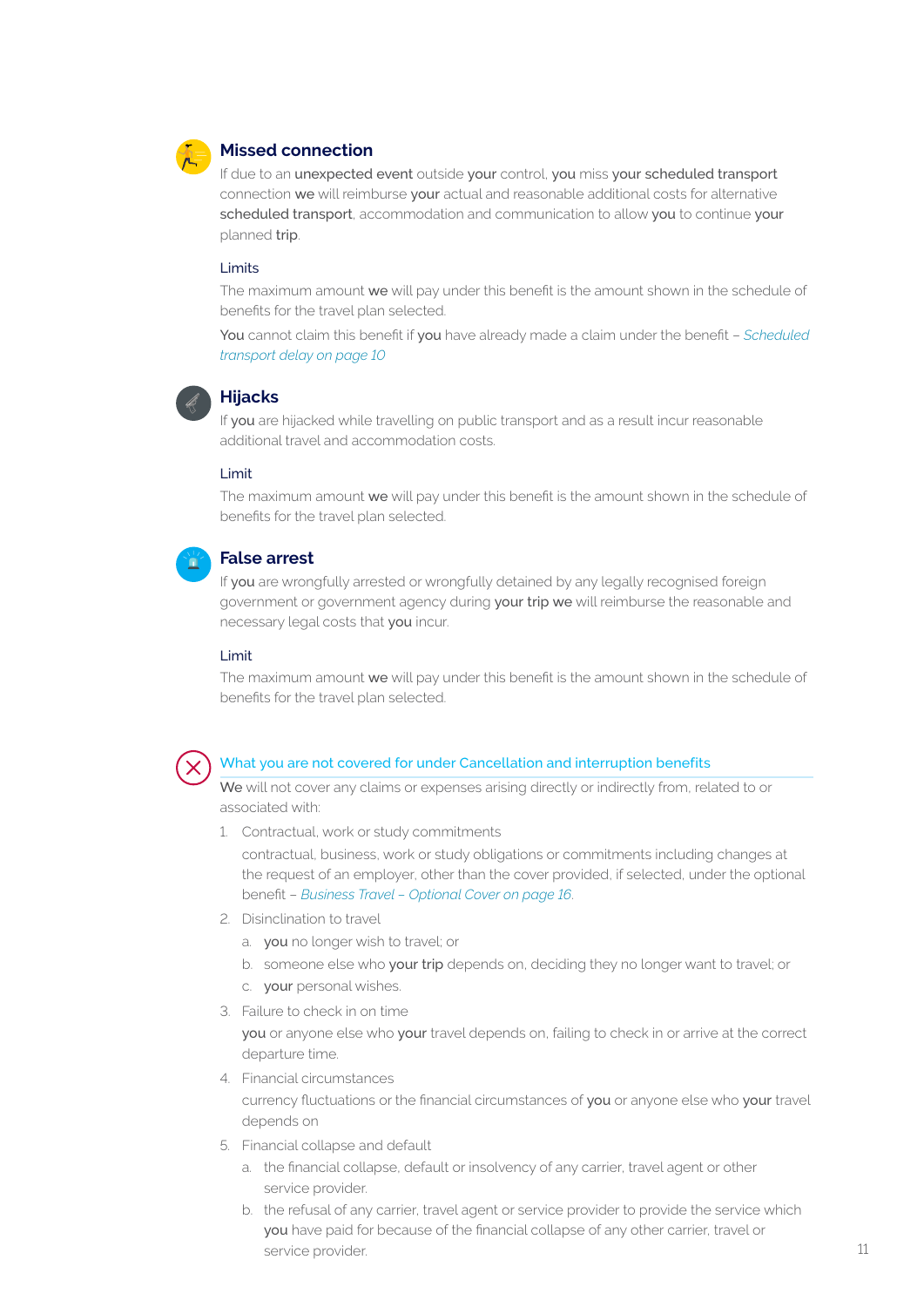6. Incorrect travel documentation

failure to have the correct, current and valid travel documentation such as passports, visas, other entry documentation or travel tickets.

7. Proportionate costs

additional costs or lost deposits that do not represent your proportional share or which relate to persons not covered by this policy

- 8. Carrier or Service operator failure
	- a. the inability, error or negligence of any operator, charter airline, agent or wholesaler to complete travel arrangements.
	- b. a lack of numbers required to commence any tour, conference, accommodation or other travel arrangements.
- 9. Carrier or Service provider delays

delays caused by service providers or where a service provider is responsible and the costs are recoverable from the carrier or service provider or any other source.

10. Things you are aware of

any reason you were already aware of before you purchased this policy that would cause you to make a claim.

11. Unconfirmed bookings

you or anyone else who your travel depends, not holding a confirmed seat, booking or reservation including travelling on standby tickets.

### **Section 3**

### **Personal effects**

### **Personal baggage and effects**

If because of an unexpected event, your personal baggage and effects suffer accidental physical loss or accidental physical damage during your overseas trip we will either:

- 1. pay you the present day value; or
- 2. repair the item; or
- 3. replace the item.

The right to choose whether to reimburse, repair or replace the item rests solely with us.

### Limits

For unspecified items the maximum amount we will pay per item is the amount shown in the schedule of benefits for the travel plan selected.

For specified items the maximum amount we will pay is the amount shown in the certificate of insurance or the present day value, whichever is the lesser.

A pair or related set of items is considered one item for the purpose of the limits noted above, for example:

- 1. a camera and its lens (whether this is attached or not);
- 2. a pair of earrings.

### **Emergency purchases**

If during your trip, your personal baggage and effects are delayed, misdirected or misplaced by a transport operator, we will reimburse you for the reasonable costs of purchasing essential items and clothing.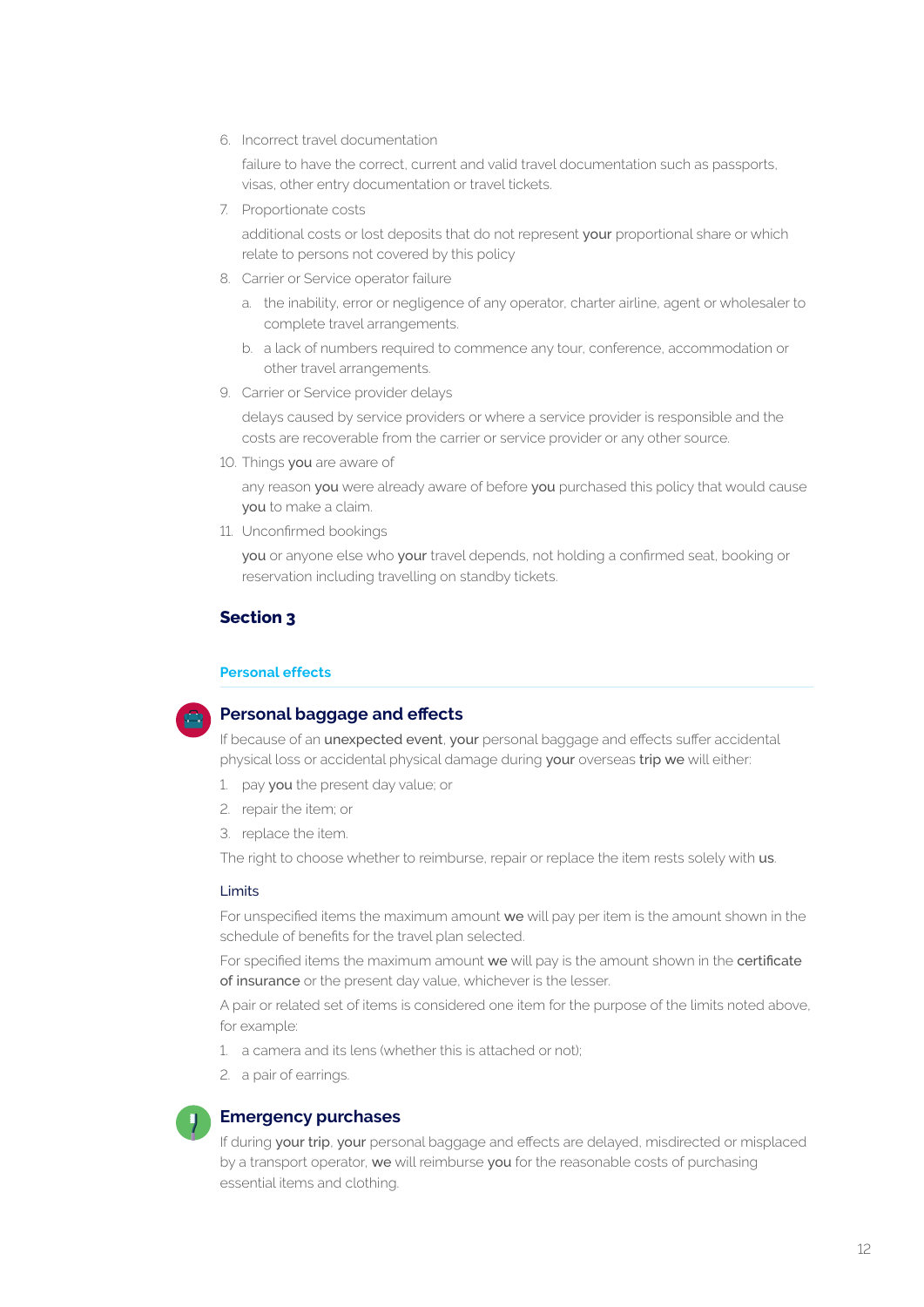### Limits

This benefit does not apply if your personal baggage and effects are delayed on your return to the country.

You must provide a delayed baggage report from the transport operator.

We will reimburse the actual and reasonable costs incurred up to the amount shown in the schedule of benefits for the travel plan selected.



### **Money, credit card and travel documents**

If your money, credit cards or travel documents are lost or stolen from your person, or stolen from your locked accommodation or locked vehicle during your trip, we will reimburse you the actual and reasonable costs of their replacement or the value of the money.

### Limit

The maximum amount we will pay under this benefit is the amount shown in the schedule of benefits for the travel plan selected.



### **What you are not covered for under Personal effects**

We will not cover any claims or expenses arising directly or indirectly from, related to or associated with:

1. Brittle or fragile items

the breakage of glass, brittle or fragile items (except for photographic or video equipment, binoculars, ipods, ipads, notebooks, laptops or similar computer equipment, cell phones, spectacles or contact lenses).

2. Business activities

items used or intended for any business, profession, trade or any other financial activity other than the cover provided, if selected, under the optional benefit - *Business Travel – Optional Cover on page 16*.

3. Electrical or mechanical breakdown

electrical or mechanical equipment breakdown, failure or wearing out.

4. Fraudulent use

the fraudulent use of credit cards, bank cards or mobile phones.

5. Gradual damage

gradual deterioration, depreciation, wear and tear, atmospheric or climatic conditions, corrosion, fungi, rust, rot, mildew, mould, action of sunlight, leakage or any process of cleaning, restoring or repairing.

- 6. Household effects, motor vehicles, watercraft and aerial devices
	- a. household effects, works of art, motor vehicles, watercraft, aircraft, aerial devices or any of their accessories or associated equipment;
	- b. software or electronic data.
- 7. Items not carried on you
	- a. jewellery, money or travel documents not carried on you when you are travelling on any transportation operated by transport providers (including any public transport such as, but not limited to, taxis, buses, watercraft or railways);
	- b. items an airline transport provider prohibits from being carried on their flights, or items that are prohibited from being transported in checked in luggage.
- 8. Precious metals, unset stones and securities

bonds, bullion, deeds, gold, negotiable instruments, manuscripts, precious metals precious stones securities of any kind, stamps or vouchers,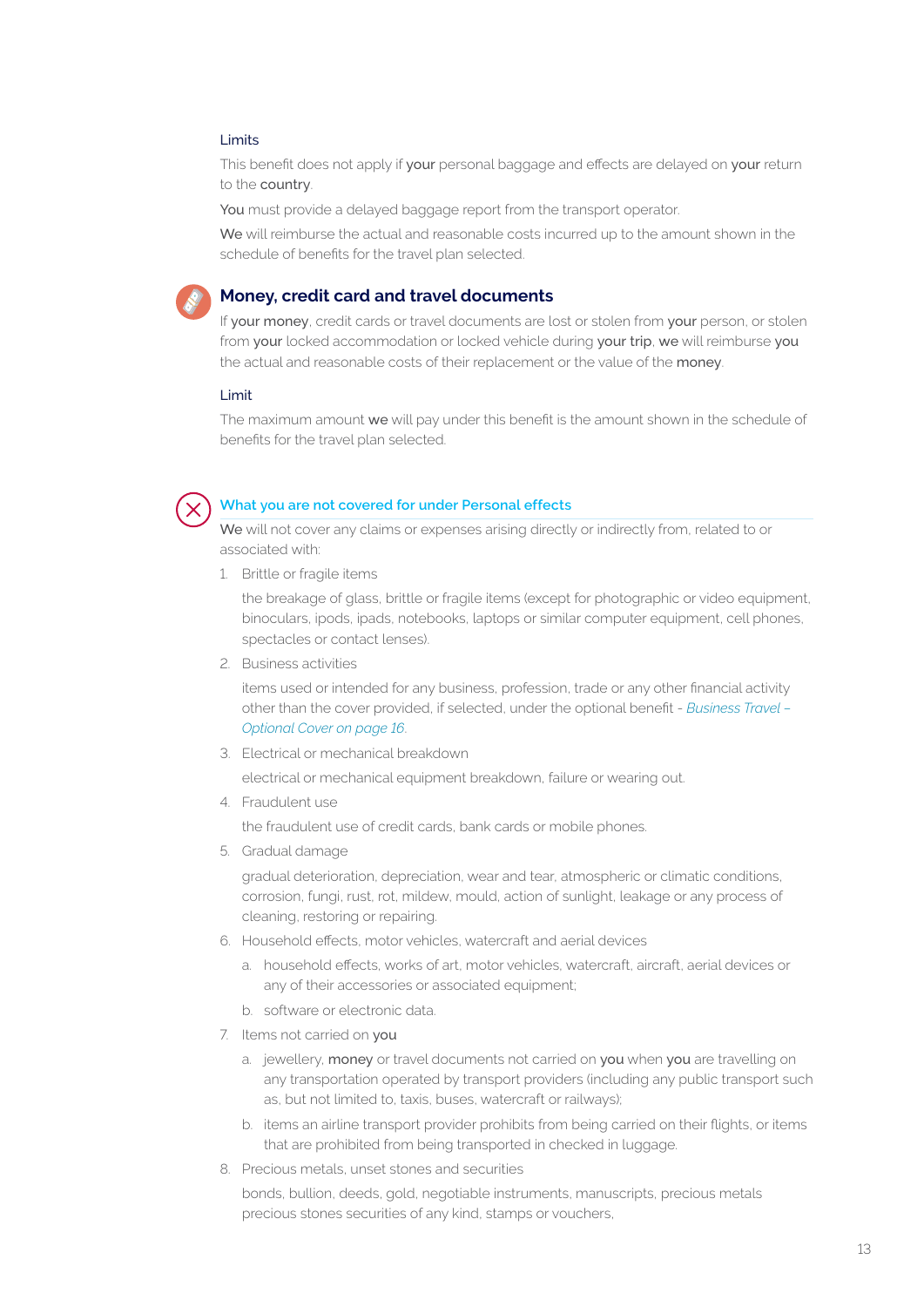9. Sporting equipment

sporting equipment when in use,

10. Unattended items

items that you or anyone you are travelling with leaves:

- a. in an unlocked vehicle or unlocked premises;
- b. in your accommodation where a safe or locker is available but you fail to use it;
- c. overnight in a vehicle;
- d. unattended in a public place.
- 11. Unaccompanied baggage

unaccompanied baggage or items sent by any courier, freight or postal service.

### **Section 4**

### **Rental cars**



### **Rental vehicle excess**

We will reimburse you for any insurance excess you are required to pay if the rental vehicle you hire is damaged or stolen.

### Limits

The maximum amount we will pay under this benefit is the amount shown in the schedule of benefits for the travel plan selected.

You must have hired the vehicle from a licenced motor vehicle rental agency.



### **What you are not covered for under Rental cars**

We will not cover any claims or expenses arising directly or indirectly from, related to or associated with:

- 1. Breaching laws or your hire contract
	- a. Breaching the local driving rules or laws, and
	- b. Not complying with the conditions of your rental vehicle contract.
- 2. Off road driving

driving the rental vehicle other than on formed or paved roadways or in car parks.

3. Uninsured or unnamed drivers

the rental vehicle being driven by a person who is not covered by this policy or who is not a named driver on the rental vehicle contract.

### **Section 5**

### **Personal accident benefits**



### **Accidental death**

If you suffer an injury during your overseas trip which directly results in your death we will pay your estate a cash benefit.

### Limits

We will pay the amount shown in the schedule of benefits for the travel plan selected.

We will not pay this benefit if we have already paid a claim under the benefit – *Total permanent disablement on page 15*.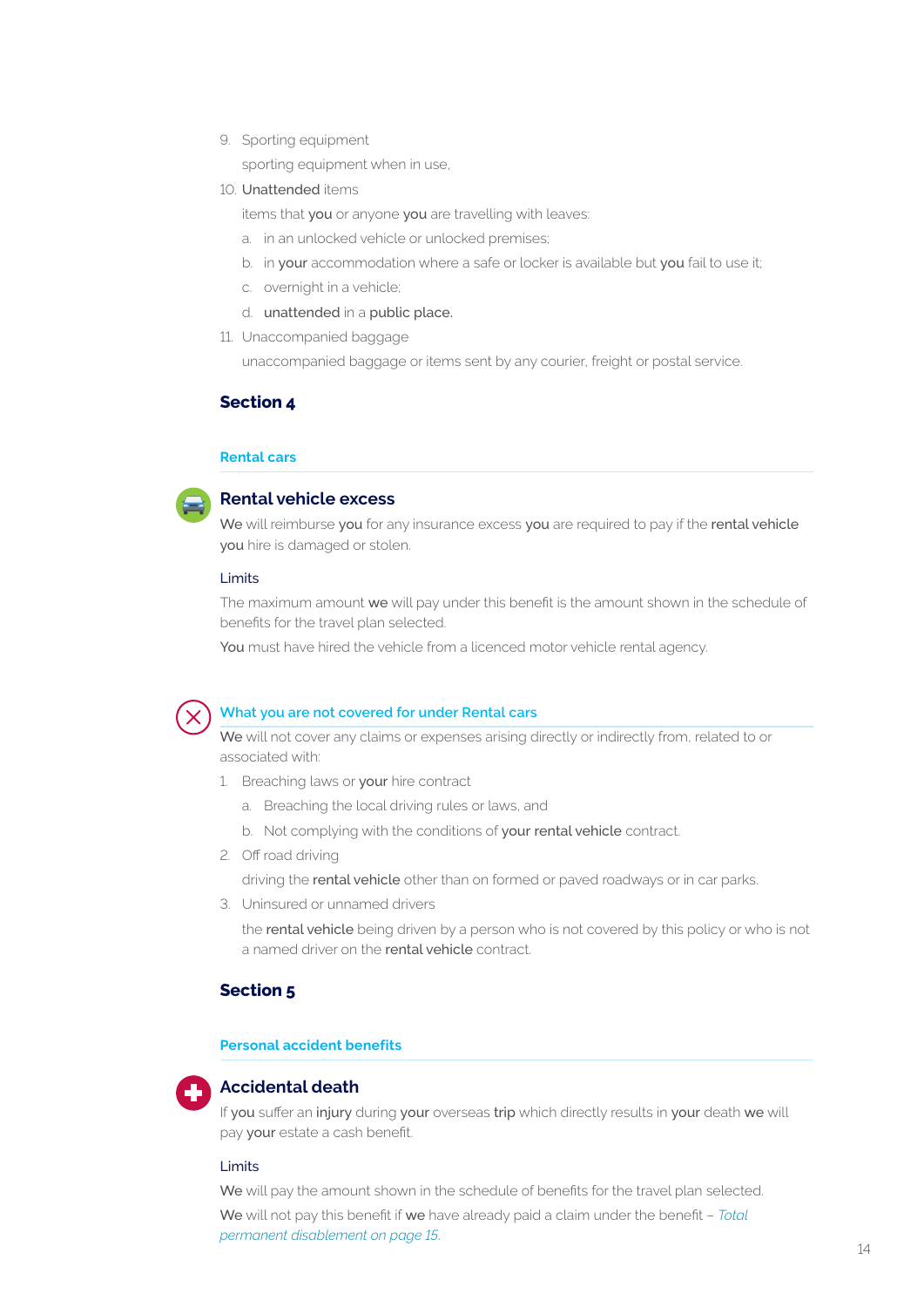Your estate must provide medical reports and certificates and if requested by us, a post mortem report to prove that your death arose directly because of the injury you sustained during your trip.

We will only pay this benefit for death that occurs after 90 days from the date of the original injury.

# **Total permanent disablement**

If you suffer an injury during your overseas trip, which directly causes total permanent disablement we will pay you a cash benefit.

### Limits

We will pay the amount shown in the schedule of benefits for the travel plan selected. You must have been in regular full time employment when you started your trip. You must provide medical reports and certificates to prove the injury you sustained during your trip directly caused your total permanent disablement.



### **What you are not covered for under Personal accident benefits**

We will not cover any claims or expenses arising directly or indirectly from, related to or associated with:

1. Age limits

if you are aged under 16 years or over 65 years when the injury first occurred.

2. Loss of income Any loss of income.

### **Section 6**

### **Liability protection**



### **Personal liability**

We will cover your legal liability for damages, compensation and legal expenses if during your trip you unintentionally cause:

- 1. bodily injury (including death); or
- 2. loss of, or damage to property.

### Limits

The maximum amount we will pay under this benefit is the amount shown in the schedule of benefits for the travel plan selected.

You must not admit fault or liability to any person without our written consent.



### **What you are not covered for under Liability protection**

We will not cover any liability arising directly or indirectly from, related to or associated with:

1. Aircraft, watercraft or motor vehicles

the ownership or use of aircraft, aerial devices (including those that are remote controlled), motor vehicle or watercraft other than a bicycle, ebike, rowboat, kayak, paddleboard, body board, surfboard, sailboard or model boats.

2. Animals

animals belonging to you or anyone related to you or in your care, custody or control.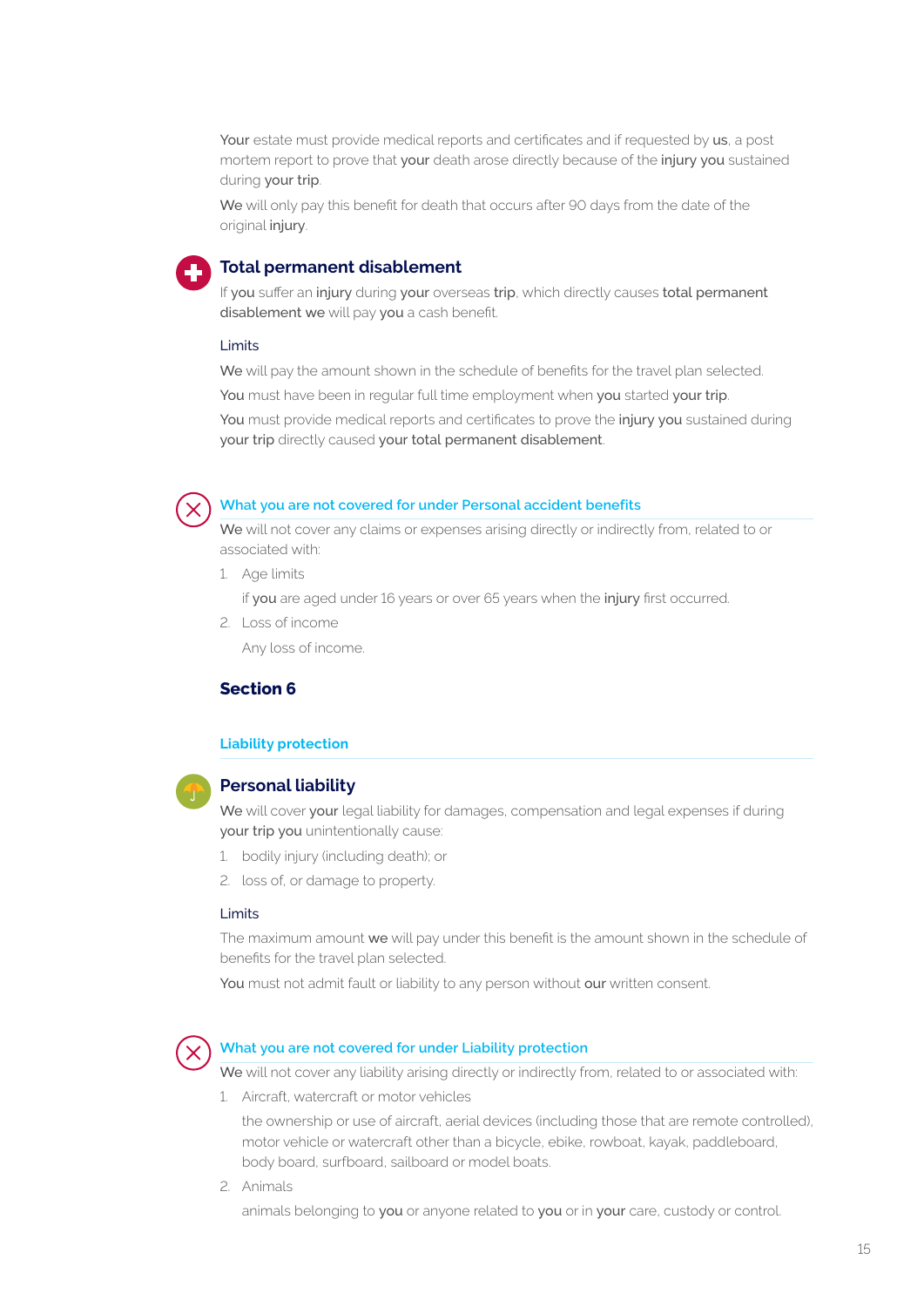3. Business or trade

any work, occupation, trade, business or profession

4. Contractual liability

any contract unless you would be liable if that contract or agreement did not exist.

- 5. Criminal proceedings legal costs arising from criminal proceedings.
- 6. Fines and damages

aggravated, punitive or exemplary damages, fines and/or other penalties or reparation orders.

7. Firearms

the use of firearms.

8. Injury, illness and death

injury, illness, death to you, your employees or anyone related to you or who is insured by this policy.

9. Land

the ownership or use of any land or building other than as a temporary residence

10. Wilful or malicious acts.

wilful, malicious or unlawful acts by you or by anyone related to you

11. Your property

property belonging to or under the care or control of you or any other person covered by your policy, your employees or anyone related to you,

# **Section 7**

### **Business Travel – Optional Cover**



### **Business property**

If you have selected this optional cover and paid the additional premium we will extend your policy cover while you are travelling on business, trade or for professional purposes.

If because of an unexpected event, your business property is damaged, lost or stolen during your trip we will either:

- 1. pay you the present day value; or
- 2. repair the item; or
- 3. replace the item.

The right to choose whether to reimburse, repair or replace the item rests solely with us.

### Limit

The maximum amount we will pay is the amount shown in the schedule of benefits.



### **Alternative staff member**

We will pay for an alternative staff member to travel overseas by economy airfare and complete your original business or professional assignment within 3 months of your early return to the country due to your injury or serious illness.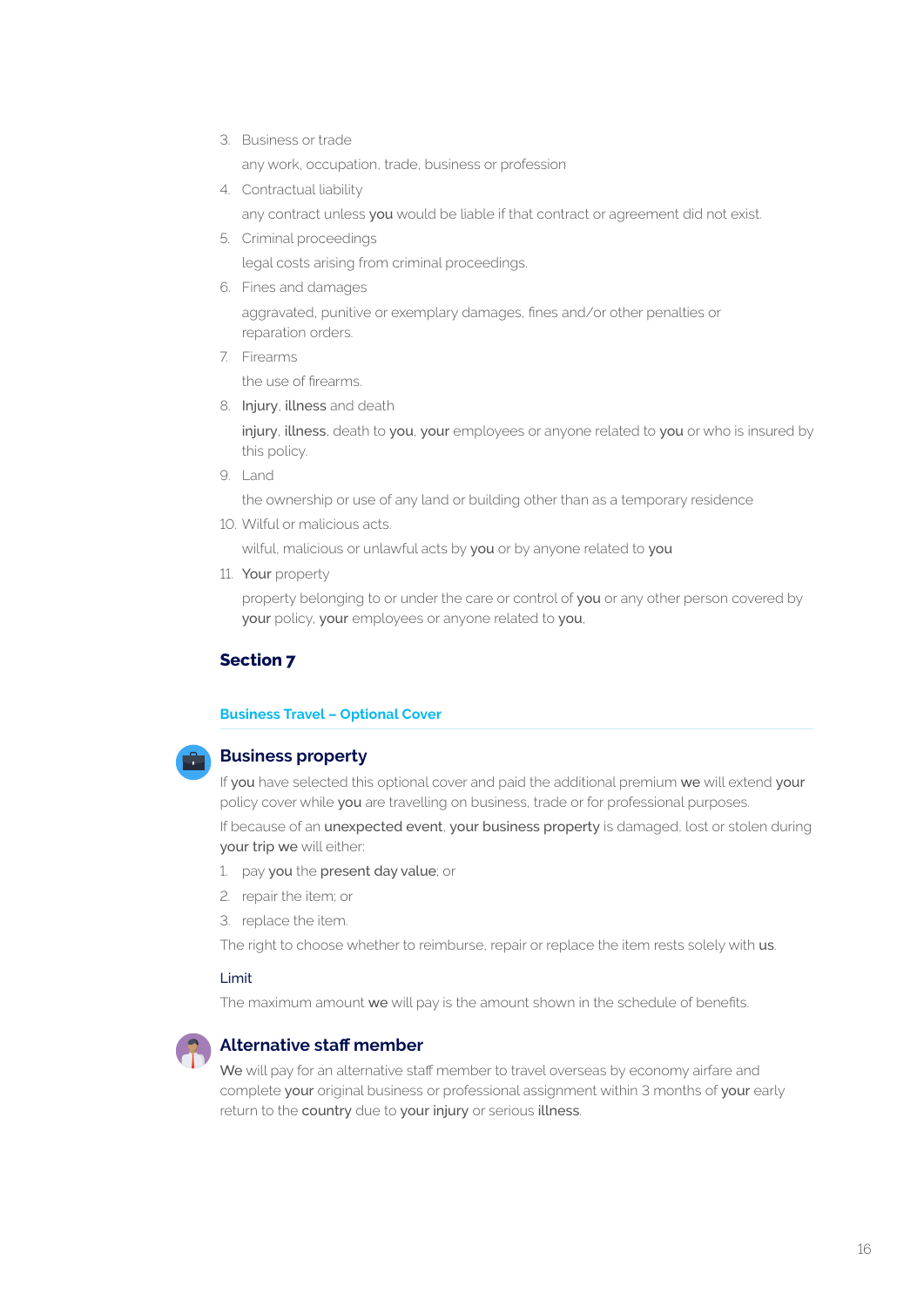

### **(applies to all sections)**



# **What you are not covered for**

You are not covered for loss, damage, cost, or liability arising directly or indirectly from, related to or associated with:

- 1. Alcohol and addiction
	- a. the influence of alcohol or drugs (other than a drug administered or prescribed by a registered medical practitioner, taken as prescribed).
	- b. alcohol or substance addiction.
- 2. Asbestos or asbestosis

Involving asbestos or any materials containing asbestos in whatever form or quantity, or asbestosis,

3. Criminal or illegal acts

any criminal, illegal, wilful or reckless act or omission by you, or any disregard for or failure to comply with any provision or notice or order under any legislation.

4. Diseases and terminal conditions

terminal conditions, acquired immune deficiency syndrome (AIDS), human immunodeficiency virus (HIV) or sexually transmitted diseases.

5. Exceptional danger

deliberate exposure to exceptional danger unless in an attempt to save a human life.

6. 'Extreme risk' and 'high risk' locations

any travel to, from or through countries or regions classified as Extreme Risk or High Risk by the New Zealand Ministry of Foreign Affairs and Trade at the time you booked your travel and/or when you purchased this insurance. This information is published on their website www.safetravel.govt.nz

- 7. Government and other authorities intervention
	- a. any government or other authorities prohibition, restriction or regulation except where a government agency grounds an aircraft;
	- b. confiscation, detention, requisition or destruction by customs or other authorities.
- 8. Ineligible residency status

any person who does not have an eligible residency status for the country this policy was issued in, as explained under – *You must have an eligible residency status to use this policy on page 4*.

9. Immigration and Visas

any breach of prohibition or regulation of any government relating to immigration or travel, or failure to obtain the appropriate passport or visa or other requisite entry documentation.

10. Mental illness

depression, anxiety, stress, eating disorders, nervous disorders, phobias, self-inflicted injury or illness, suicide or attempted suicide or any other mental illness.

11. Nuclear and radiation risks

nuclear weapons material or ionising radiation or contamination by radioactivity from any nuclear waste or from the combustion of nuclear fuel, including any self-sustaining process of nuclear fission or fusion.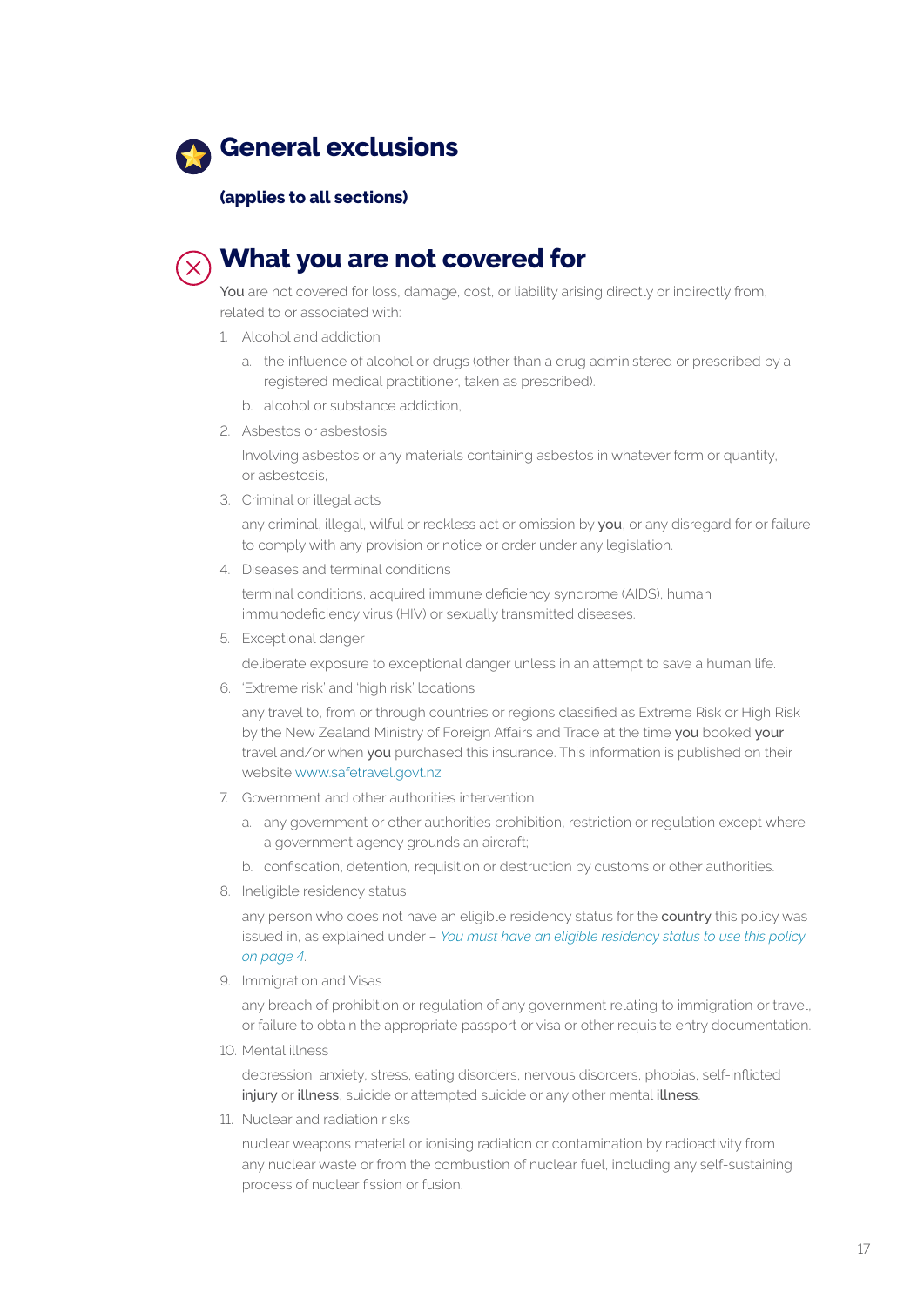12. Epidemics/Pandemics

Any communicable disease or viral or bacterial agent that is declared to be an outbreak by the World Health Organisation or Government or ruling body of a country that the outbreak has occurred in.

13. Pre-existing medical conditions

your pre-existing medical conditions or those of anyone else on whom your trip depends.

14. Pregnancy and childbirth

pregnancy, voluntary abortion, childbirth or postnatal medical care except for unexpected emergency treatment or medical complications relating to pregnancy up to and including the 20th week of pregnancy. This is provided you have not had any complications with your pregnancy before you purchased the policy.

15. Things you are aware of

any illness, sickness, disease, injury, physical infirmity, disability, medical condition or symptom that you were already aware of before you purchased this policy or departed on your overseas trip, that would cause you to make a claim under this policy.

16. Travelling for medical reasons or against medical advice

travelling for the purpose of obtaining medical treatment, examination or investigation or travelling against medical advice.

17. Resulting losses

consequential loss, loss of enjoyment or loss of income other than the cover provided for *Total permanent disablement on page 15*.

- 18. Sports and activities
	- a. abseiling;
	- b. air travel unless you are a ticketed passenger on a regular airline or established charter service;
	- c. base jumping;
	- d. bungee jumping;
	- e. contact sports which allow for direct physical contact within the rules of the sport;
	- f. extreme versions of any sport;
	- g. occurring at high altitude or remote areas without telecommunication services or medical services or facilities, except as part of an organised tour;
	- h. hunting;
	- i. kitesurfing;
	- j. microlite flying;
	- k. motorcycling or riding a moped (whether as a driver or passenger) where
		- a. the engine capacity is more than 200cc,
		- b. you do not have a valid licence for the country you are driving in,
		- c. you are not wearing a motorcycle helmet,
	- l. mountaineering which requires support ropes;
	- m. motor sports;
	- n. ocean yachting more than 12 nautical miles from the mainland except as a fare paying passenger on a licensed cruise ship;
	- o. outdoor rock climbing;
	- p. parachuting, paragliding, parasailing, hang gliding, tow gliding, white water rafting, black water rafting, white water kayaking or land yachting unless you are participating in these activities with a licenced operator;
	- q. professional sport;
	- r. pot holing;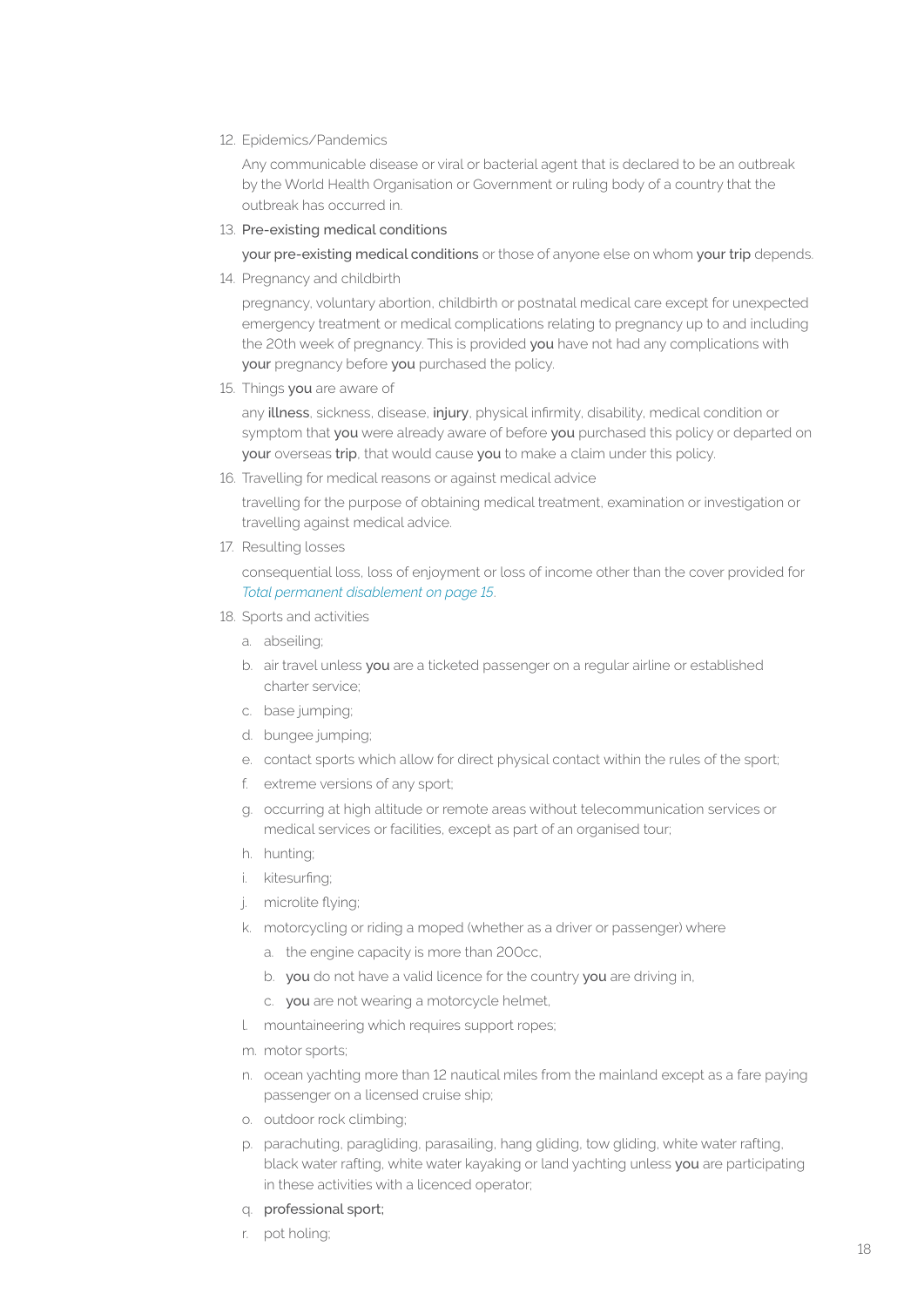- s. rodeo activities;
- t. skiing or snowboarding off-piste, outside of designated commercial ski areas or in areas that have been closed;
- u. sky diving;
- v. training, competing or racing (other than on foot);
- w. underwater activities involving the use of artificial breathing apparatus unless an internationally recognised diving qualification is held.
- 19. Terrorism

loss, damage, cost or expense of whatsoever nature directly or indirectly caused by, contributed to by, resulting from, or arising out of or in connection with any act of terrorism regardless of any other cause or event contributing concurrently or in any other sequence to the loss.

20.Waiting for treatment

any medical condition, illness, sickness, disease, physical defect, disability or symptom which you are on a wait list or scheduled for treatment, examination or investigation for.

21. War

Loss, damage, cost or expense of whatsoever nature directly or indirectly caused by, resulting from or in connection with any of the following regardless of any other cause or event contributing concurrently or in any other sequence to the loss:

war, invasion, acts of foreign enemy or enemies, hostilities or warlike operations (whether war be declared or not), civil war, mutiny, civil commotion assuming the proportions of or amounting to a popular rising, military rising, insurrection, rebellion, military or usurped power, or any act of any person or persons acting on behalf of or in connection with any organisation the objects of which are to include the overthrowing or influencing of any de jure or de facto government by terrorism or by any violent means.

### 22. Work and manual activities

- a. military, naval, air service operations, heavy manual work, hazardous work;
- b. your trade, profession or business activities or any form of employment, including volunteer work, whether for profit or not, other than the cover, if selected, under the option benefit - *Business Travel – Optional Cover on page 16*.

# **What your obligations are**

Here is a list of what all persons covered by this policy must do.

- 1. You must be honest and fair with us. All your statements made in relation to this policy and in any claim must be honest, correct and complete. If they are not, we have no liability under this policy or for any claim.
- 2. You must provide us with all relevant information. This means you must tell us everything you know, or could reasonably be expected to know, that may influence our decision to insure you or the terms on which we insure you, even if we have not asked question that relate to such information in your knowledge.
- 3. You must contact us and tell us if your health changes after you purchase this policy. This applies to every person covered by this policy. We are not obliged to cover this change in health.
- 4. You must tell us if any circumstances change or may change while we are insuring you. This applies when you purchase this policy, before you travel and after your travel has begun.

Examples of a change in circumstances or any other information may include:

- a. your health changing,
- b. you being hospitalised or requiring surgical treatment while you are travelling,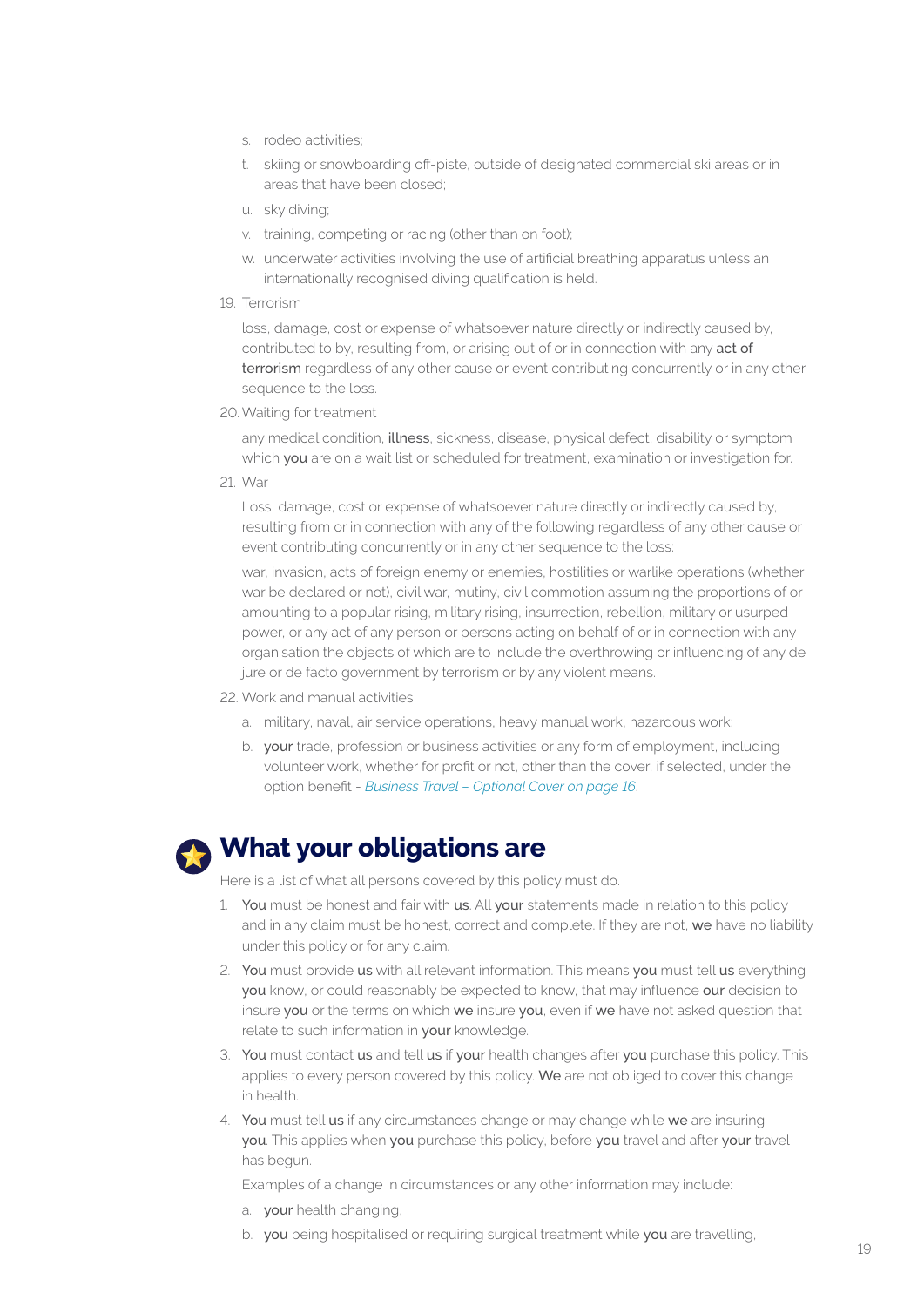c. an event that may cause you to cancel or alter your trip.

These examples are a quide only. If you are in any doubt, tell us even if we have not asked questions that relate to it.

If your circumstances change we may change the terms on which we insure you, the amount of premium, or cancel your policy by giving you at least seven days' notice.

- 5. You must not make a claim that is fraudulent in any way or make any false, misleading or incorrect statements in connection with any claim.
- 6. All persons covered by this policy must:
	- a. take reasonable care to keep personal baggage and effects including money and travel documents safe and secure and not leave these unattended,
	- b. not cause or facilitate loss or damage or incur liability by any unreasonable, reckless or wilful act or omission.

Otherwise we may decline your claim and/or recover any payment already made.

- 7. You must have purchased a policy that covers all the destinations you are travelling to during your trip. If you travel to destinations that are not covered by your policy we may decline your claim if it occurs in such destinations.
- 8. All persons to be covered by this policy must be named on the certificate of insurance. We will have no liability for any claims for persons whose names are not names on the certificate of insurance.
- 9. You must provide all assistance, information and co-operation that we reasonably require.
- 10. You must pay your premiums in full for cover to start under this policy. This includes any additional premium for extensions to cover otherwise these will not be covered by this policy.
- 11. If you do not comply with all of these obligations and the obligations under *What your obligations are at claim time on page 21*, we can decline any claim (and recover any claims payments already made). We can also cancel or avoid this policy.

If we cancel your policy we will give you seven days' notice sent to your last known postal address and/or email it to your email address on our records. If we do this, we will refund your unused premium.

If we avoid your policy, it will be treated as if it had never been taken out. If we ask, you will have to refund any claims payments we have paid to you. If we do this, we will notify you of this decision by writing to your last known postal address or by emailing it to you at your email address on our records. We will refund your entire premium paid less any claims payments already paid.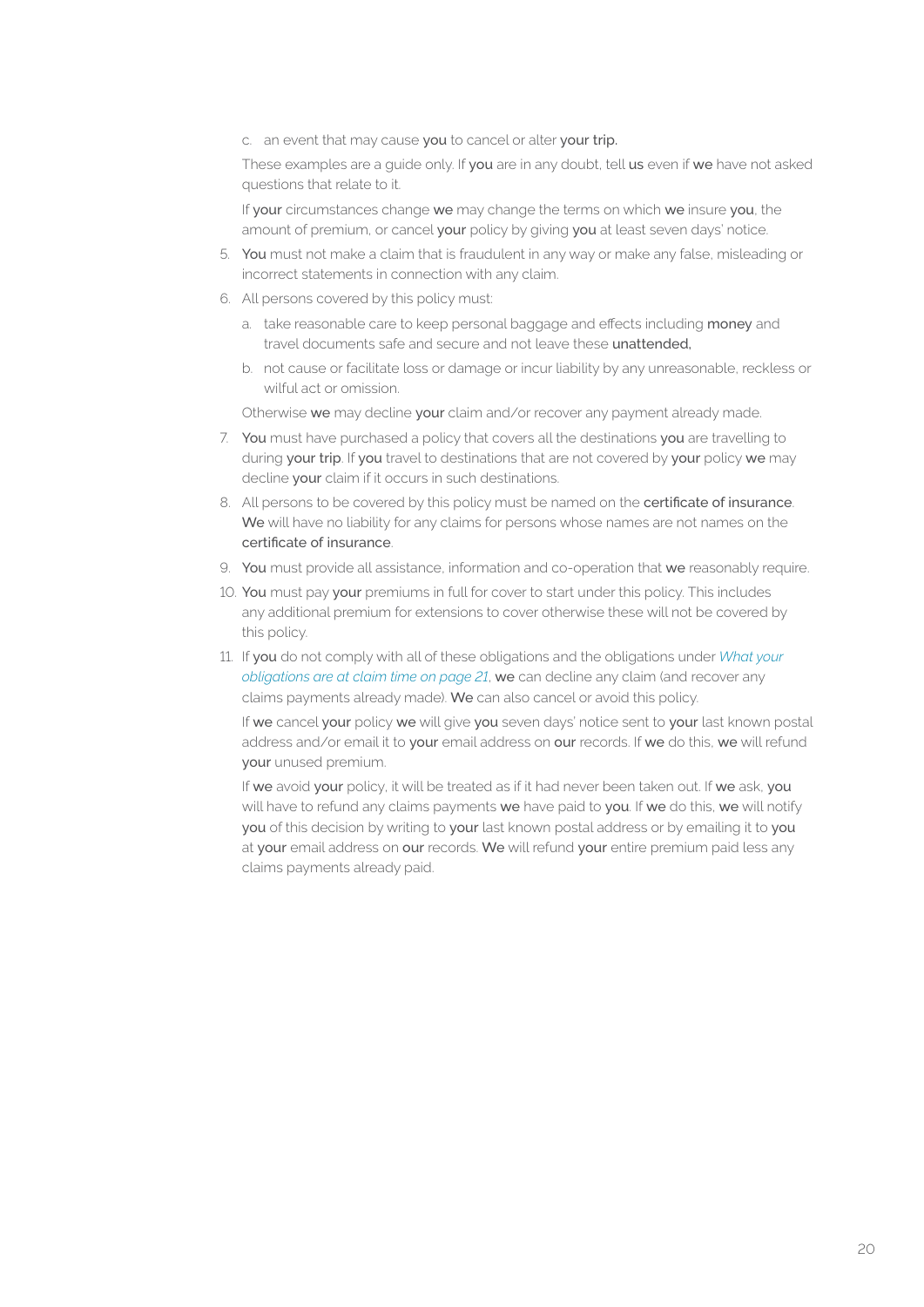

# **How to make a claim**

It is important that you tell us as soon as you become aware of any circumstances which may result in a claim.

If you are overseas and require assistance please call us on 64 9 985 5000. You are able to reverse charge this number. For more information on this service refer to *Our emergency assistance service on page 23*.

If you are in the country call us at the number shown on the certificate of insurance.

### **What your obligations are at claim time**

Events leading to a claim can be stressful. Your personal health and safety is paramount, so make sure you and anyone else involved are safe from harm and if necessary, call the emergency services.

Here is a list of what persons covered by this policy must do at claim time.

### Before you lodge your claim

You must:

- 1. Tell us as soon as possible:
	- a. if you are hospitalised or if you require surgical treatment
	- b. if it is likely that you will make a claim,
	- c. if you or anyone else who may have cover under this policy is charged with any offence which resulted in loss of property or caused bodily injury to someone else,
	- d. about any claim made against you by another person, with full particulars and all legal documents served on you.
- 2. Report any loss or theft to the Police (or applicable local government authority) within 24 hours of discovering the loss. You must obtain a report from them and provide the report to us.
- 3. Report any losses to any transport or service providers immediately if the damage, theft or loss occurred while in their care or custody. You must lodge a claim with them first and obtain a report from them.
- 4. Obtain a written confirmation from any air transport provider for the reason and length of any delay and that no alternative flight was available at that time.
- 5. Immediately contact the issuing authority and take any cancellation measures for lost or stolen travel documents.
- 6. Take all actions within your power to recover your items.
- 7. Take all reasonable steps to prevent further loss or liability.
- 8. If we ask you to complete a claim form, return that claim form to us within 30 days.

### Once you've lodged your claim

You must:

- 1. If you have suffered an injury or illness, follow the advice and directions of our emergency assistance team and advice of any registered medical practitioner(s) who you have consulted or are being treated by.
- 2. If any injury or illness occurs in the USA and you require medical treatment or hospitalisation you must contact our emergency assistance team straight away on 64 9 985 5000 before receiving services. They will direct you to the nearest preferred medical provider in your area.
- 3. Let us inspect any damaged items if we ask and deal with any salvage reasonably; no property may be abandoned to us.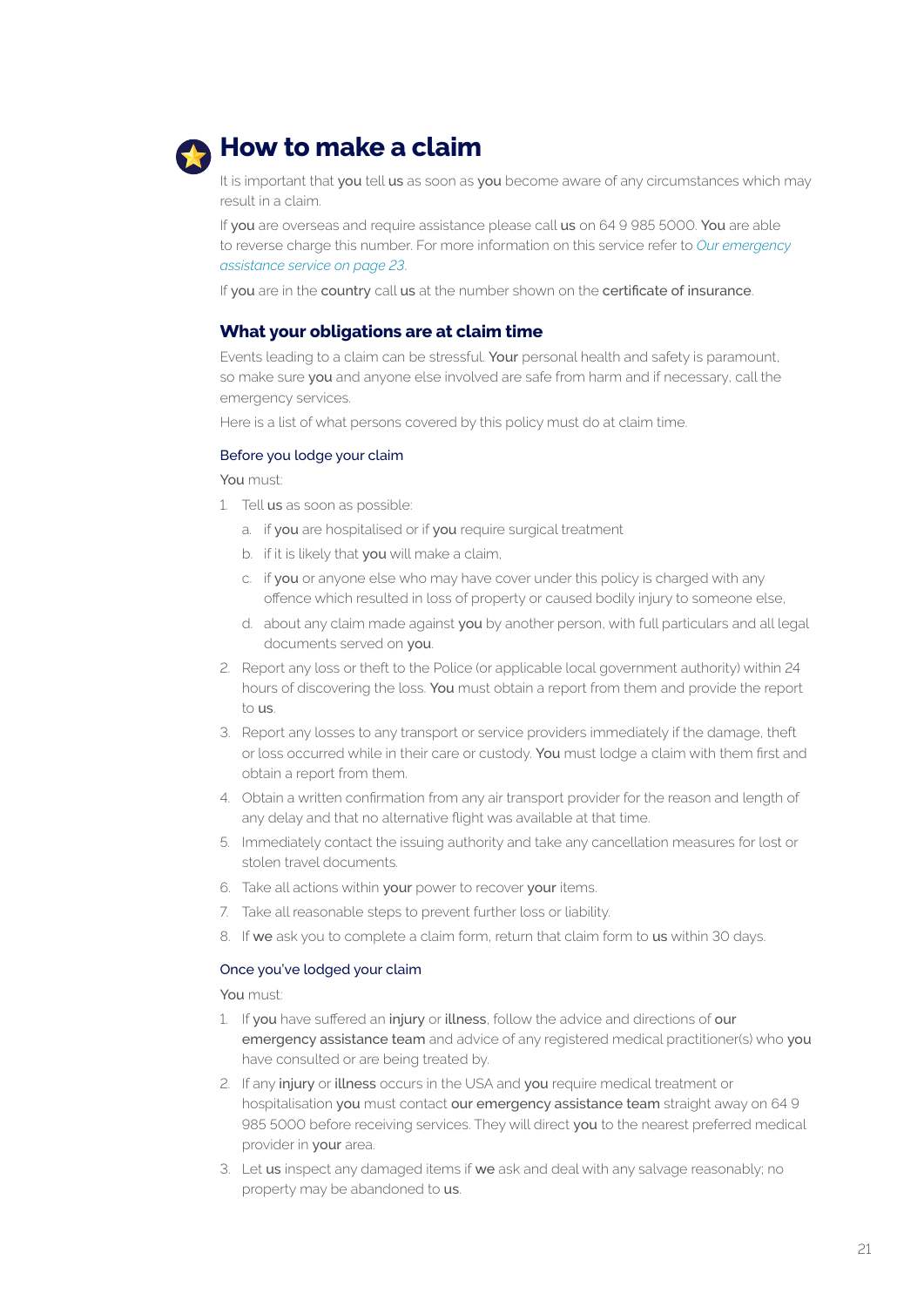- 4. Provide proof of ownership or purchase for any items you claim:
	- a. for specified items you will be required to provide a current valuation (dated within the last 12 months) or the original receipt if the item was purchased within the last 12 months,
	- b. for items purchased during your trip,
	- c. for all other items including money, proof of ownership will be required (e.g. receipts, bank statements, credit card vouchers, warranties, guarantees, photos, videos).
- 5. Whenever practical, not incur any expense without our prior approval.
- 6. Let us complete all necessary documents and authorities for any claims under this policy as your authorised agent.
- 7. Comply with all our requests about your claim including providing full co-operation, information and assistance.
- 8. Provide, at your, or your estate's expense, all necessary documents that we require including death certificates, post mortem report or reports from your registered medical practitioner, the police, your travel agent or any other authority we request.
- 9. Provide the necessary authorisation for any documents you provide to us on behalf of someone else.
- 10. Not discuss a claim made on you by another person with them; instead, refer them to us.
- 11. Let us instruct a lawyer of our choice to conduct your defence. Follow the recommendations of that solicitor about the conduct or continuation of your defence.
- 12. Let us talk with that solicitor when necessary about the details of the case and the conduct or continuation of your defence.

### After we've accepted your claim

You must:

- 1. Cooperate fully in any action we take to recover money from other parties involved in your claim.
- 2. Let us take over for our own benefit and settle any legal right of recovery you may have.
- 3. Tell us if any person is ordered to make reparation to you for any loss or cost that was part of the claim. Reimburse us for that payment as soon as you receive any reparation.
- 4. Tell us if any lost or stolen items which were part of the claim are found or recovered. Hand them over to us or, at our option, refund any money paid by us if we request it.

Otherwise we may decline your claim and/or recover any payment already made.

### **How we will look after your claim**

When you contact us to make a claim we will:

- 1. process your claim as soon as we have sufficient information to do so;
- 2. explain how the claims process works;
- 3. explain what we need to go ahead with your claim;
- 4. if required, arrange for a medical advisor, assessor, investigator or other specialist to look after your claim;
- 5. keep you updated on your claim's progress;
- 6. give you information on how we will settle your claim;
- 7. if we decline your claim, we will clearly explain why.

### **What excesses you may need to pay**

The excess is the amount of any claim that you are responsible for. The excess applies to each separate event resulting in a claim.

Where loss has occurred on multiple occasions an excess will apply to each occasion.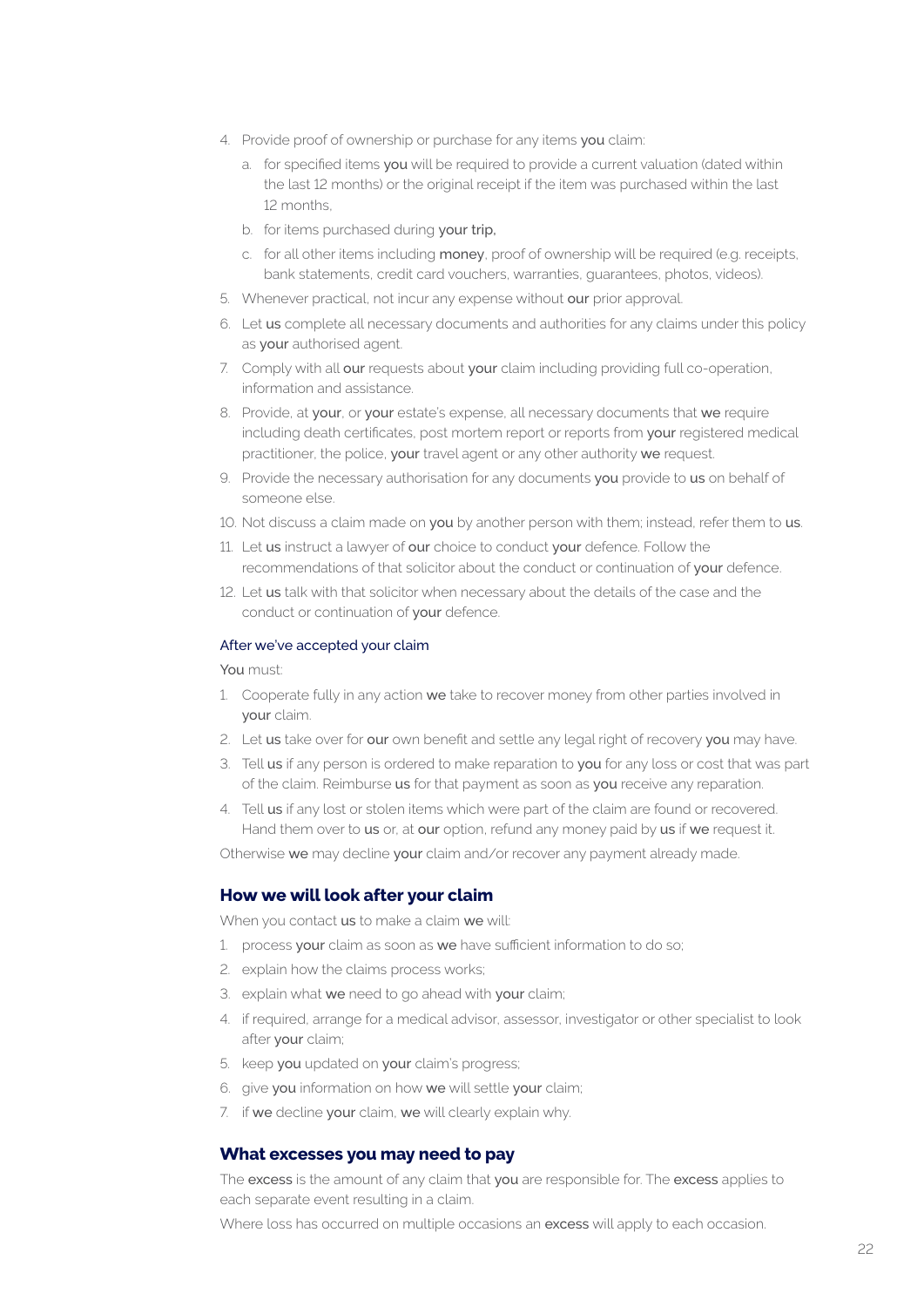Unless the benefit being claimed on states it is excess free, you will need to pay your excess. Your excess and any additional excesses that may apply are detailed on your certificate of insurance and in this policy wording.

### **How we will settle your claim**

We will settle your claim for loss or expenses following the process set out below.

We will pay up to a maximum of the limit stated in the schedule of benefits.

We will settle your claim when you return to the country except for overseas medical claims where at our option we will settle while you are overseas. We may also settle other urgent claims made under other sections of the policy while you are overseas.

### In all cases:

- 1. we have the option to make payment, quarantee payment, reimburse you for costs, or repair or replace items. We specify this in the wording of the relevant benefit you are claiming.
- 2. if you do not hold a return ticket to the country at the time of an unexpected event, we will deduct from any claim under *Section 2 on page 9*, an amount equal to your original carrier's one-way economy fare on the date you return to the country for the route used for your return.

### We are not bound to pay or reimburse:

- 1. costs that are not actually incurred;
- 2. more than the maximum amounts shown in this policy wording, the schedule of benefits and/or in the certificate of insurance;
- 3. travel or accommodation costs that are not of the same nature or class you originally purchased;
- 4. lost deposits if we have paid costs to rearrange your trip;
- 5. costs that are recoverable from other sources.

# **Our emergency assistance service**

In the event of an emergency overseas you can call our emergency assistance team 24 hours a day from anywhere in the world on 64 9 985 5000.

You can also reverse charge this number by calling the international operator in the location you are in and ask to be connected to the number above.

Our emergency assistance team are highly skilled doctors and medical professionals who are available by phone any time of the day or night for advice and assistance for travellers outside of the country.

### Some of the services provided are:

- access to a registered medical practitioner for emergency assistance and advice;
- emergency transportation to the nearest suitable hospital;
- emergency evacuation back to the country, if necessary;
- if possible your close relatives in the country will be advised of your medical condition and be kept informed of the situation;
- payment guarantees to hospitals and insurance verification;
- second opinions on surgery;
- case management if hospitalised including cost containment and control;
- urgent message service and emergency travel planning.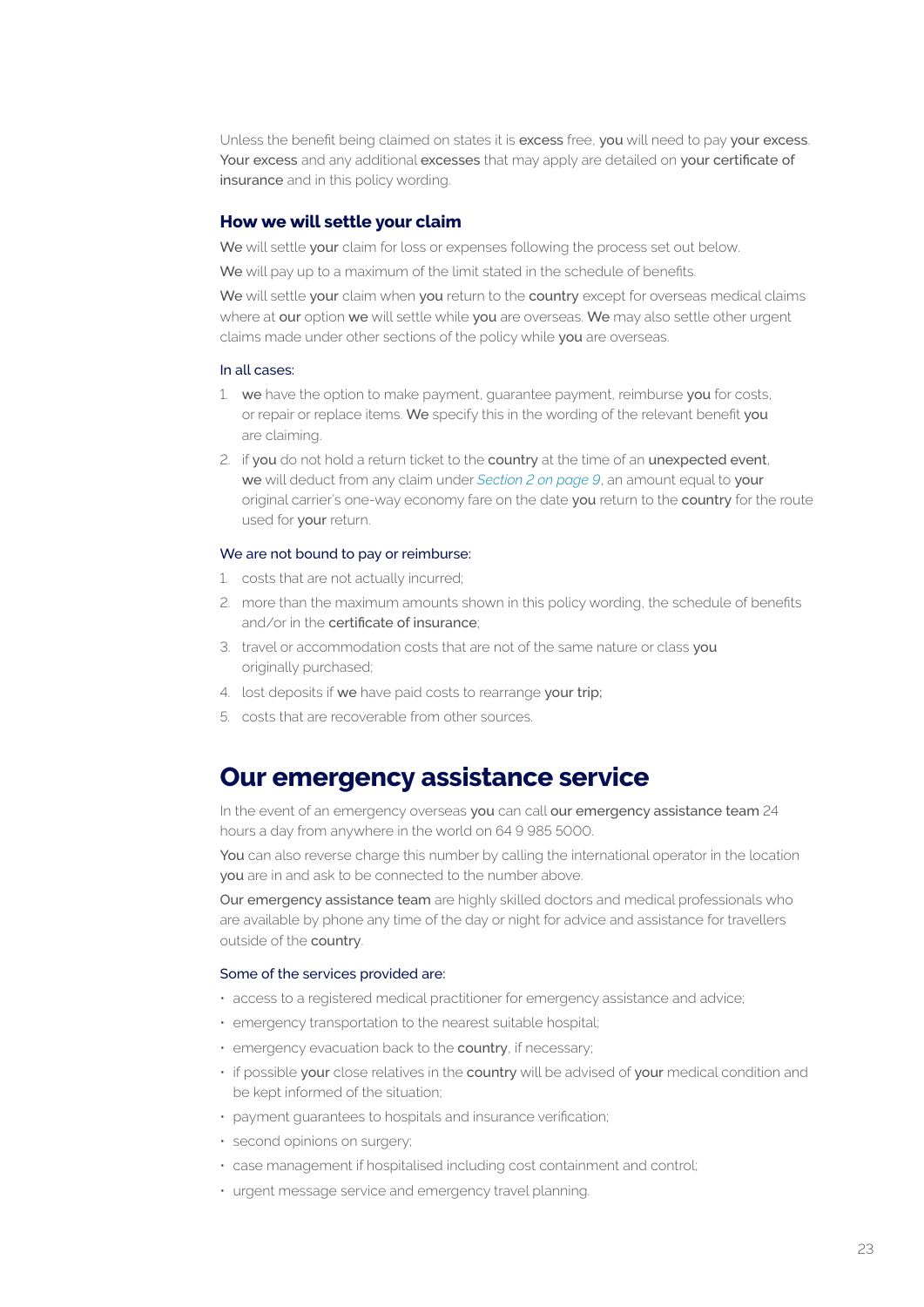# **Cancelling this policy**

Provided you have not made a claim, you can cancel this policy by notifying us either by telephone, email or in writing. We will refund 80% of your unused premium if you have not commenced your overseas trip.

We may cancel or avoid this policy in accordance with the express rights of cancellation and/ or avoidance set out in the headings:

- 1. *What your obligations are on page 19*,
- 2. *What your obligations are at claim time on page 21*,
- 3. *Making changes to this policy on page 24*.

If you make a claim that is false or fraudulent in any way, or make any false statement to us, we may retrospectively avoid your policy. We may also avoid any other policies you have with us or cancel them immediately from the date of the fraudulent act. If we do this, we will refund your unused premium.

# **Making changes to this policy**

You can have this policy altered as long as we agree by email or in writing to that alteration before it takes effect.

We can alter the terms or cancel this policy by giving you at least seven days' notice sent to your postal address or by emailing to your last known email address on our records in any of the following circumstances:

- 1. to reflect any material changes to relevant law,
- 2. to increase the level of existing cover, or add additional cover,
- 3. if we are no longer able to secure reinsurance protection for perils covered by this policy.

If you do not agree to the alterations to the terms of your policy, you can cancel it (effective from the date of the proposed alteration). You can do this by notifying us by telephone, email or in writing, before the effective date of the proposed alterations. If you cancel on this basis, we will refund all your unused premium.

# **Policy jurisdiction**

The laws of the country shall apply to this insurance. The Courts of the country have exclusive jurisdiction over legal proceedings in relation to this insurance.

# **Currency and taxes apply**

All sums insured and policy limits are expressed in the currency of the country and include all applicable taxes.

# **How we will communicate with you**

We will communicate with you to your postal address provided to us when you applied for this insurance or your last notified email address. You must provide us with a valid email address that is checked on a regular basis. You must tell us if you change your email address.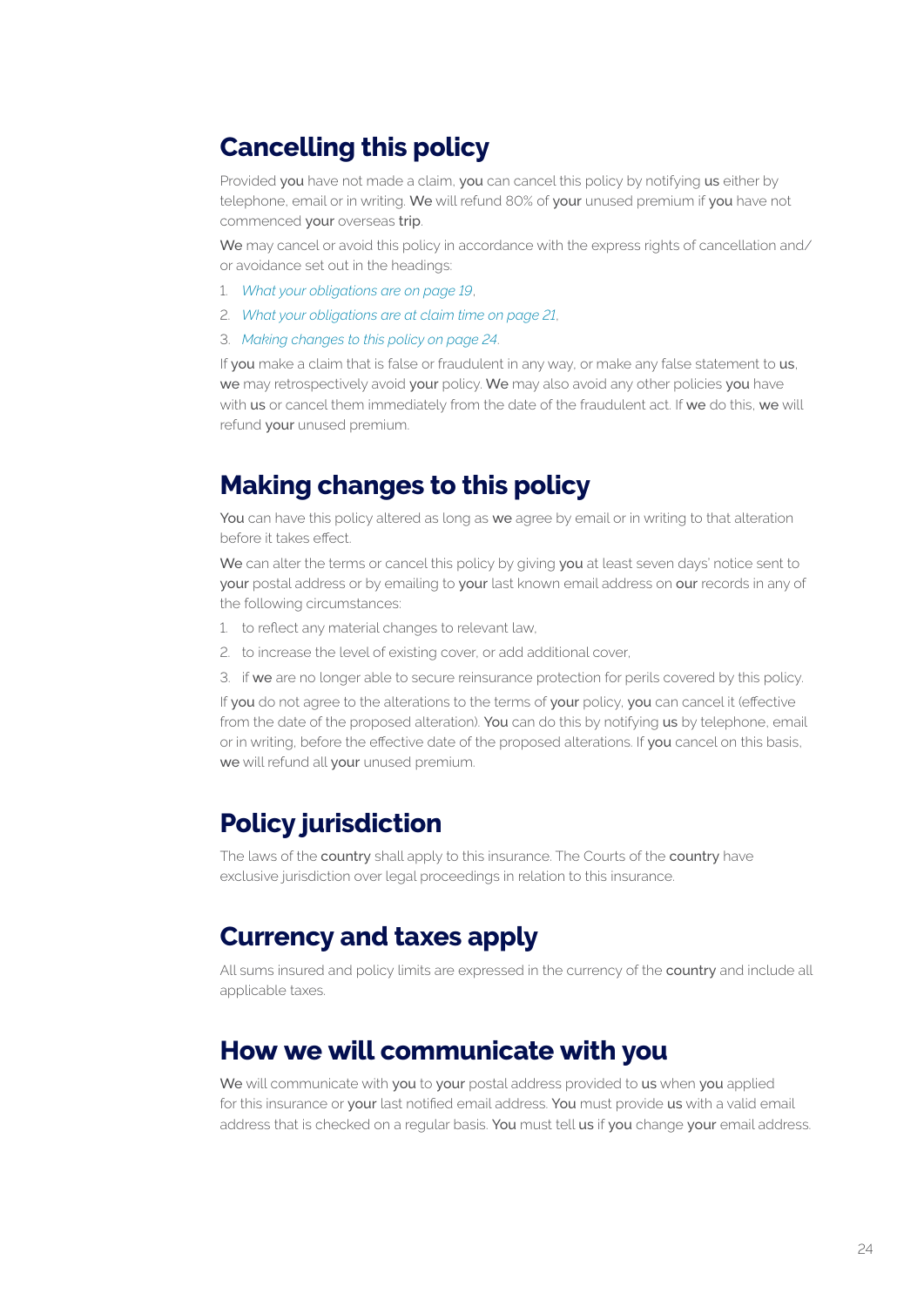# **If you have a concern**

We always strive to give the best possible service. So, if you're not happy with something anything - please let us know. We will endeavour to get it sorted for you quickly and fairly. Often a quick conversation with us can help straighten things out. But, every now and then there'll be an issue that can't be easily resolved. If that's the case, we will guide you through our complaints procedure process.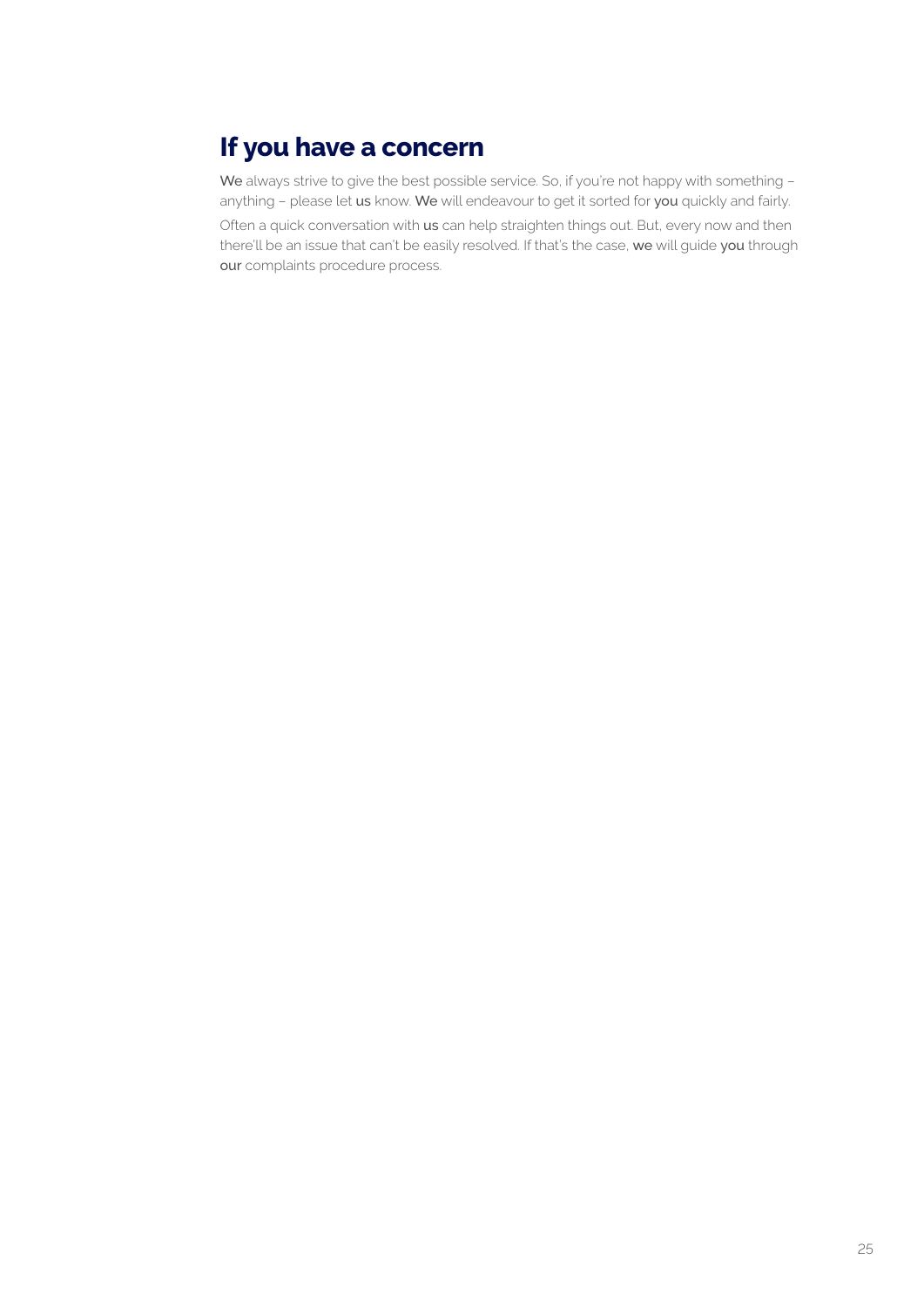# **Glossary**

### Act of terrorism

Any act, including but not limited to the use of force or violence and/or threat thereof, of any person or group(s) of persons, whether acting alone or on behalf of or in connection with any organisation(s) or government(s) de jure or de facto, which from its nature or context is done for, or in connection with, political, religious, ideological, ethnic or similar purposes or reasons, including the intention to influence any government and/or to put the public, or any section of the public, in fear. Act of terrorism shall also include any act that is verified or recognised by the relevant government(s) de jure or de facto as an act of terrorism.

### Business property

Includes trade samples, plans, business papers, specifications, manuscripts, stationery, electronic owned or leased by your business and carried by you as part of your accompanying baggage.

### Certificate of insurance

The certificate of insurance that we issue to you providing confirmation of your travel insurance policy and the **period of insurance**. This includes any subsequent endorsement certificates that we issue to you.

### **Country**

The country in which this policy was issued in, as shown in the certificate of insurance.

### Emergency assistance team

The organisation arranged by us to provide emergency assistance services.

### Excess(es)

The amount of any claim which you must pay and is shown in the certificate of insurance and/or in this policy wording. Excess(es) applies to each separate event giving rise to a claim.

### Illness

Any sign, symptom, sickness, condition or disease (whether diagnosed or not).

### Injury

Any external or internal bodily injury caused solely and directly by violent, accidental, external and visible means.

### Medical expenses

The reasonable expenses necessarily incurred by you overseas in relation to medical advice and treatment by a legally qualified medical practitioner. It also includes any other actual, necessary and reasonably associated expenses. It excludes dental treatment.

### **Money**

Cash, travellers cheques, money orders, petrol coupons or travel vouchers for accommodation or tours

### Period of insurance

The period commencing on the start date of insurance and ceasing on the return date of insurance as shown on your certificate of insurance.

### Professional sport

Any sport or activity where financial payment is received from any source.

### Pre-existing medical condition

Any medical condition, illness, sickness, disease, injury, physical defect, disability infirmity or symptom where you are, or the person the condition relates to:

- 1. was aware of,
- 2. taking medication for,
- 3. was waiting for treatment for (including on a wait list),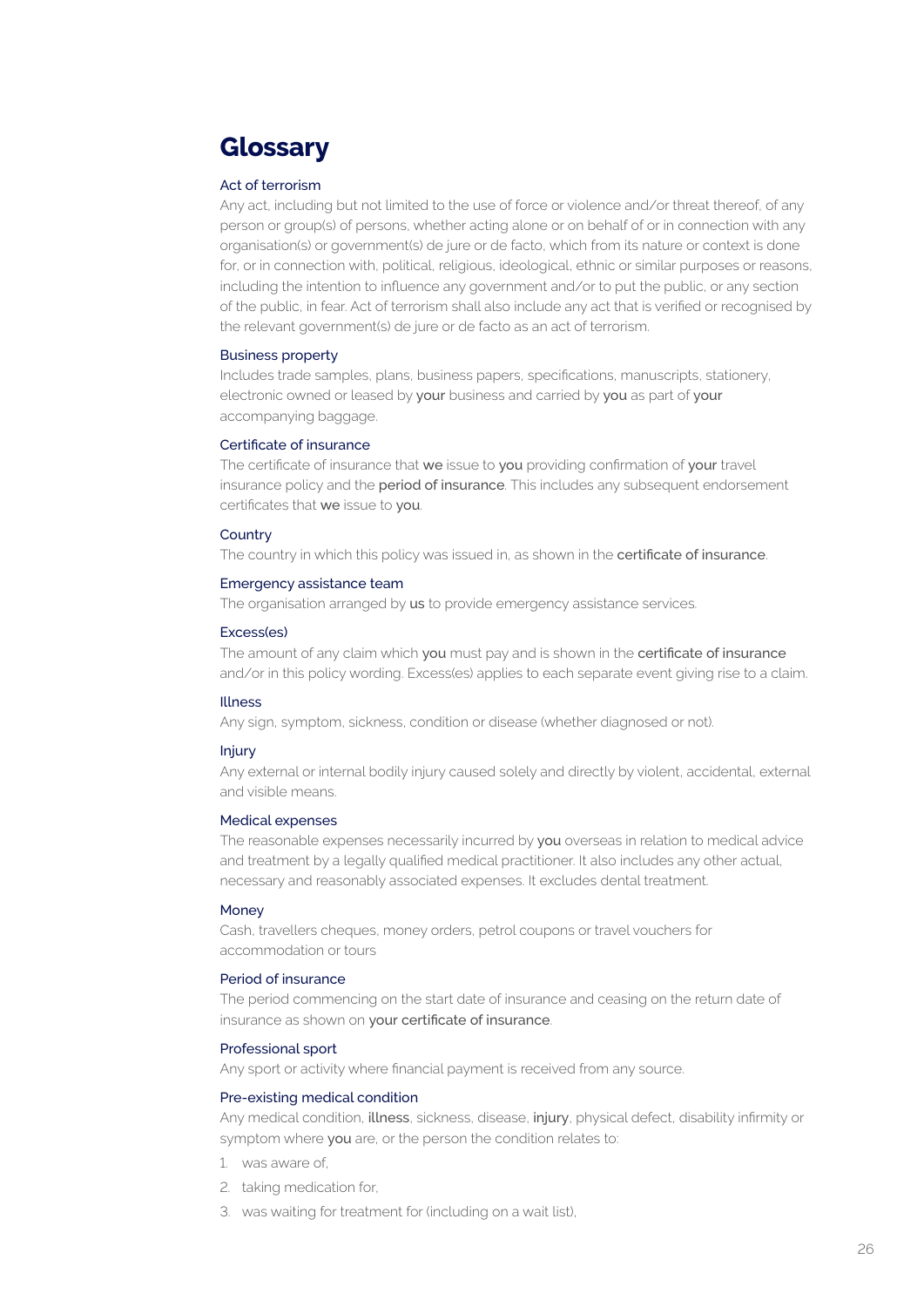- 4. has received or sought medical advice, consultation, referral, treatment, tests or examinations for,
- 5. was or has had signs or symptoms for that would cause a reasonable person in the circumstance too seek diagnosis or medical treatment.

### Public place

Any area where the public has access (whether authorised or not) including but not limited to, the foyers and grounds of any accommodation, restaurants, shopping mall, theatres, bars, night clubs, shops, markets, public toilets, beaches, airports, railway stations, bus terminals, taxi stands, and wharves.

### Relative

Your spouse or de facto partner, children, parents, grandparents, sister or brother.

### Rental vehicle

A motor vehicle or motor home designed to carry no more than eight people including the driver or a moped or motorcycle with a maximum engine capacity of 200cc.

### Scheduled transport

Regular, scheduled transport for fare paying passengers by air, rail, sea or road transport and operated by an established and licensed passenger carrying service operator, tour operator or public transport service.

### Total permanent disablement

Your total and permanent inability to engage in, perform or attend to your usual business or occupation or any other business or occupation following rehabilitation or retaining, which results in you suffering a loss of income,

### **Trip**

The overseas travel outside the territorial limits of the country undertaken during the period of insurance.

### Unattended

Not on your person or under your control at the time of the damage, loss or theft or left in a place where it can be taken without your knowledge including left:

- 1. on a beach or beside a pool while you swim
- 2. in a place where you cannot reasonably prevent the item from being unlawfully taken.

### Unexpected event

A cause or event that happens during the period of insurance that

- 1. was sudden, unforeseeable or unintended; and
- 2. was outside your control; and
- 3. could not reasonably have been anticipated or avoided.

### We, us, our

The company issuing this policy as shown on the certificate of insurance, as the underwriter of this policy.

### You

The insured person(s) named on the certificate of insurance who are not more than 70 years of age.